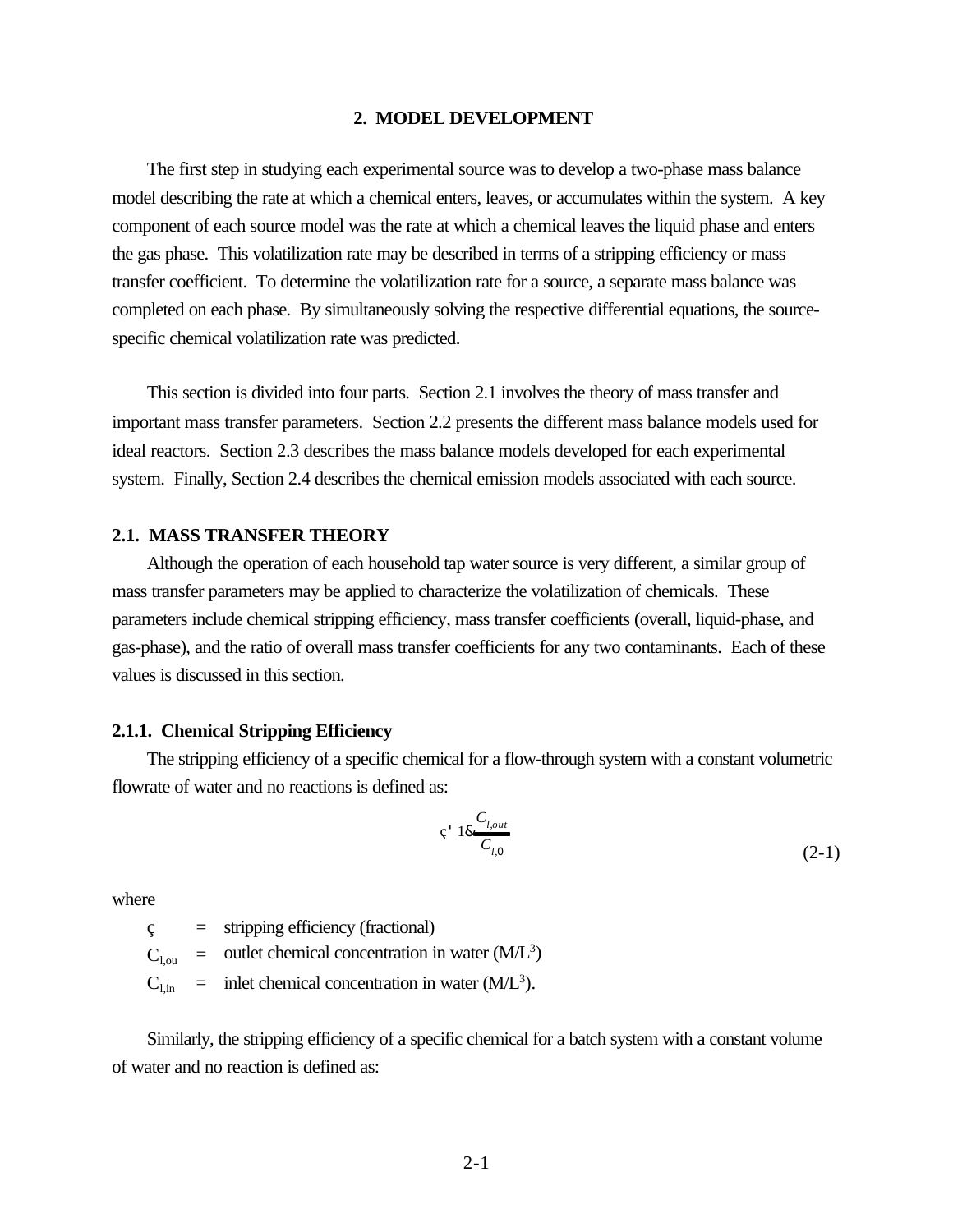$$
\varsigma \cdot 18 \frac{C_{l,end}}{C_{l,0}} \tag{2-2}
$$

where

 ç = stripping efficiency (fractional)  $C_{1,end}$  = final chemical concentration in water  $(M/L^3)$  $C_{1,0}$  = initial chemical concentration in water (M/L<sup>3</sup>).

In general, a stripping efficiency requires measurement of the inlet liquid concentration to the system of interest and measurement of the outlet liquid concentration at the system's drain. Stripping efficiency values are influenced by several factors, including chemical properties (e.g., Henry's law constant [H<sub>c</sub>]), temperature, nozzle type, liquid flowrate, gas flowrate, and presence of a person, detergent, clothes, and dishes (depending on the type of source).

## **2.1.2. Mass Transfer Coefficients**

Each household source is characterized by a unique combination of mass transfer mechanisms that affect chemical volatilization rates. These mechanisms can include a falling film, (e.g., the jet associated with a faucet), spray droplets (e.g., in showers or dishwashers), splashing at surfaces (e.g., during the filling of a washing machine), and entrained air bubbles (e.g., when a faucet jet impacts an underlying basin). When two or more of these mechanisms are important, it is often difficult or impossible to determine separate mass transfer coefficients. It is common to "lump" the effects of multiple mass transfer mechanisms into a single overall mass transfer coefficient,  $K<sub>L</sub>$ . The resulting equation for local rate of change of mass in the liquid phase associated only with volatilization is:

$$
h = 1 - \frac{C_{1, \text{out}}}{C_{1, \text{in}}} \tag{2-3}
$$

where

 $C_1$  = chemical concentration in water (M/L<sup>3</sup>)

- $V_1$  = local volume of water (L<sup>3</sup>)
- $t = \text{time (T)}$
- $K<sub>L</sub>$  = overall mass transfer coefficient for the chemical of interest (L/T)
- $C_g$  = contaminant concentration in air adjacent to water (M/L<sup>3</sup>)
- $H_c$  = Henry's law constant for chemical of interest  $(L_{liq}^3/L_{gas}^3)$
- A  $=$  interfacial surface area between water and adjacent air  $(L<sup>2</sup>)$ .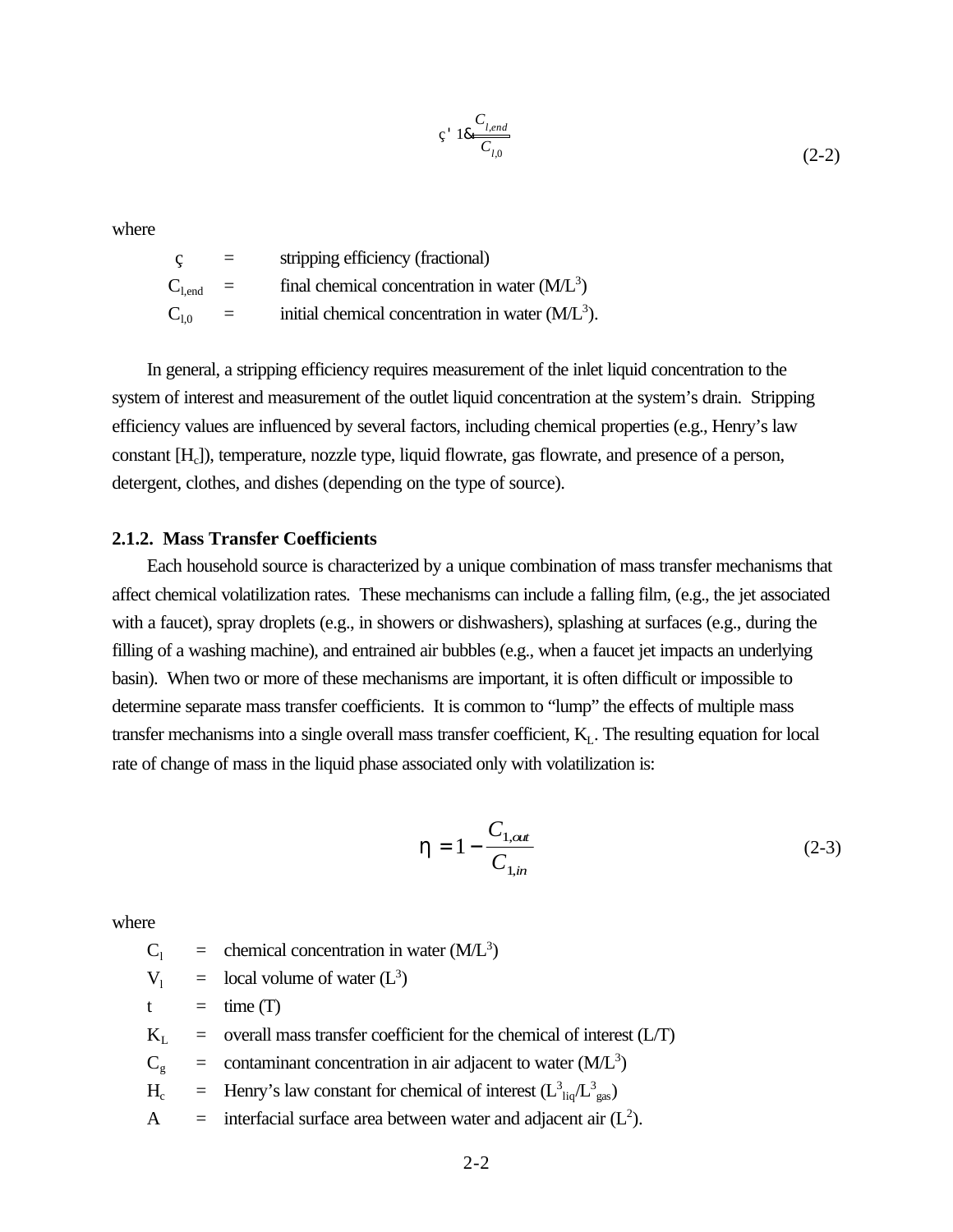For a dilute aqueous solution, the Henry's law constant for a specific chemical is defined as the ratio of chemical concentration in air to that in water at equilibrium. Values of Henry's law constant are dependent on chemical structure and water temperature. For most volatile organic compounds, the Henry's law constant can be approximated closely as the ratio of chemical vapor pressure to solubility in water. As such, a chemical (e.g*.,* acetone) may be considered relatively volatile in its pure state (high vapor pressure) but also relatively nonvolatile when dissolved in water (miscible in water). The term  $(C_1 - C_g/H_c)$  is the concentration driving force between the liquid and gas phases. As the difference between  $C_1$  and  $C_g/H_c$  decreases, the system approaches chemical equilibrium.

In accordance with two-film theory (Lewis and Whitman, 1924), the overall mass transfer coefficient can be expressed as:

$$
\frac{1}{K_L} \frac{1}{k_l} \frac{1}{k_g \Omega_c} \frac{1}{k_g \Omega_c} \tag{2-4}
$$

where

 $K<sub>L</sub>$  = overall mass transfer coefficient for the chemical of interest (L/T)

 $k_1$  = liquid-phase mass transfer coefficient (L/T)

 $k_e$  = gas-phase mass transfer coefficient (L/T)

 $H_c$  = Henry's law constant for chemical of interest  $(L_{liq}^3/L_{gas}^3)$ .

The term  $1/K_L$  is referred to as an overall resistance to mass transfer. The term  $1/K_l$  is referred to as liquid-phase resistance to mass transfer, and  $1/(k_gCH_c)$  is referred to as gas-phase resistance to mass transfer. For  $k_g$ CHc  $\gg k_l$ , gas-phase resistance to mass transfer is small and the overall mass transfer coefficient is approximately equal to the liquid-phase mass transfer coefficient. This condition is generally true for highly volatile compounds such as radon.

It is often difficult to separate mass transfer coefficients and the interfacial area (A) over which mass transfer occurs. This is particularly true for sources without well-defined or quiescent surfaces*,* for example, most indoor consumptive water uses. However, by dividing each term by 1/A, Equation 2-4 can be effectively rewritten as:

$$
\frac{1}{K_{L}A} \frac{1}{k_{f}A} \frac{1}{k_{g}ACH_{c}}
$$
\n(2-5)

where

 $K_L$  = overall mass transfer coefficient for the chemical of interest (L/T)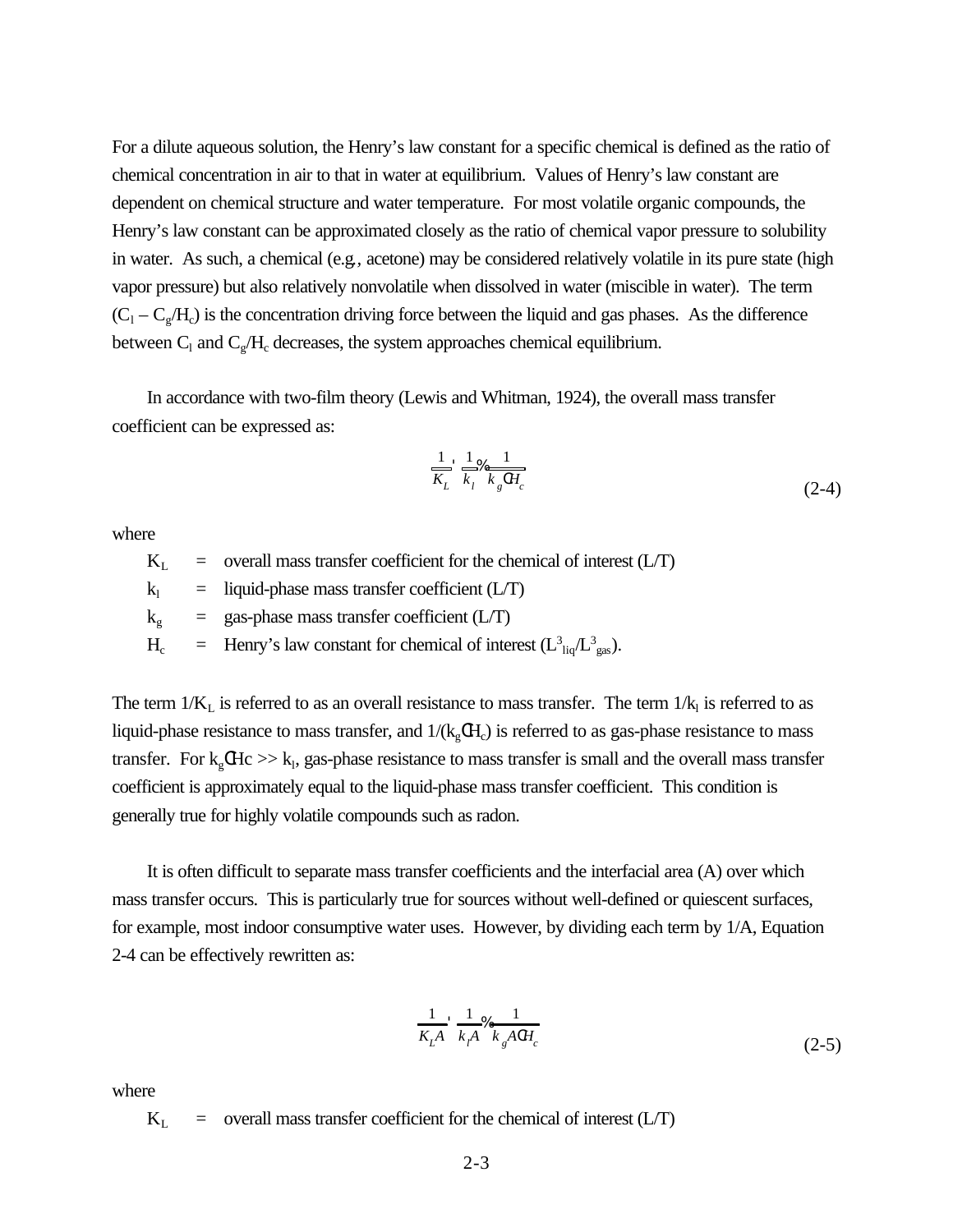- A = interfacial surface area between water and adjacent air  $(L<sup>2</sup>)$
- $k_1$  = liquid-phase mass transfer coefficient (L/T)
- $k_e$  = gas-phase mass transfer coefficient (L/T)
- $H_c$  = Henry's law constant for chemical of interest  $(L_{liq}^3/L_{gas}^3)$ .

In accordance with two-film theory (Lewis and Whitman, 1924), liquid- and gas-phase mass transfer coefficients are related to chemical properties and fluid flow conditions as follows:

$$
k_i \frac{D_i}{\ddot{a}_i} \tag{2-6}
$$

$$
k_g \frac{D_g}{\ddot{a}_g} \tag{2-7}
$$

where

- $k_1$  = liquid-phase mass transfer coefficient (L/T)
- $k_g$  = gas-phase mass transfer coefficient (L/T)

 $D_1$  = molecular diffusion coefficient for a chemical in water ( $L^2/T$ )

 $D_g$  = molecular diffusion coefficient for a chemical in air ( $L^2/T$ )

- $\ddot{a}_1$  = thickness of a hypothetical liquid film adjacent to the interface and through which chemical transport is solely by molecular diffusion (L)
- $\ddot{a}_g$  = thickness of a hypothetical gas film adjacent to the interface and through which chemical transport is solely by molecular diffusion (L).

Molecular diffusion coefficients vary to some extent between volatile chemicals and are a function of fluid temperature. The hypothetical film thicknesses are assumed to be a function of the extent of turbulent kinetic energy and subsequent mixing on either side of the interface, decreasing in width with an increase in turbulent kinetic energy. For dilute aqueous solutions, the film thicknesses are assumed to be independent of chemical concentrations.

For penetration theory (Higbie, 1935) and surface renewal theory (Danckwerts, 1951), liquidand gas-phase mass transfer coefficients are predicted to be proportional to the product of molecular diffusion coefficients and surface renewal rates according to:

$$
k_i \mathcal{A} D_i c r_i \mathbf{e}^{0.5} \tag{2-8}
$$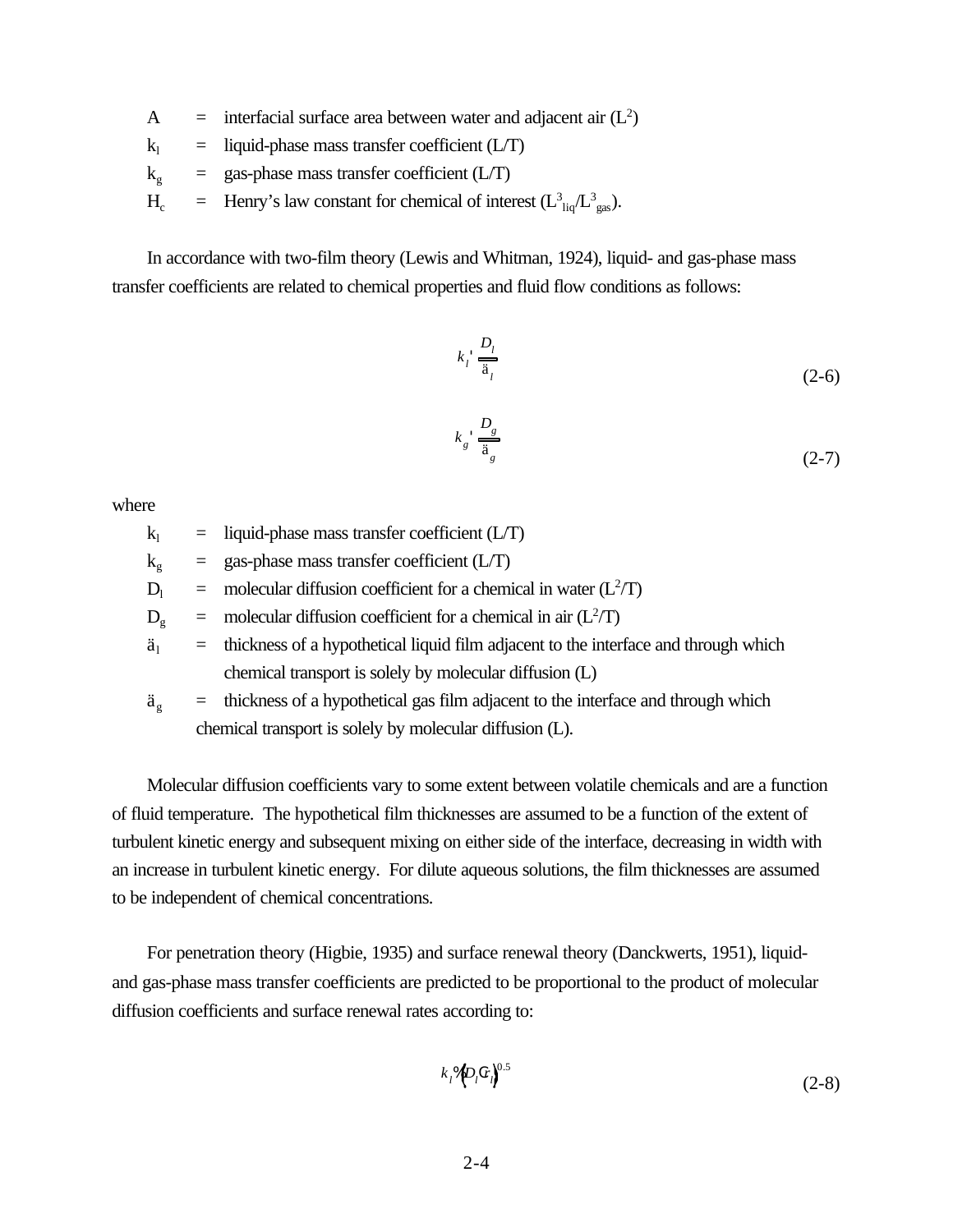$$
k_g\sqrt[6]{D_g C_r}g^{0.5} \tag{2-9}
$$

where

| $k_1$          | $=$ liquid-phase mass transfer coefficient (L/T)                         |
|----------------|--------------------------------------------------------------------------|
| $k_{\rm g}$    | $=$ gas-phase mass transfer coefficient (L/T)                            |
| $D_1$          | $=$ molecular diffusion coefficient for a chemical in water ( $L^2/T$ )  |
| $D_{\rm g}$    | = molecular diffusion coefficient for a chemical in air $(L^2/T)$        |
| r <sub>1</sub> | $=$ rate of surface renewal for the liquid side of the interface $(1/T)$ |
| $r_{\rm g}$    | $=$ rate of surface renewal for the gas side of the interface (1/T).     |

The hypothetical surface renewal rates are assumed to be independent of contaminant concentrations for dilute aqueous solutions. They are assumed to increase as turbulent kinetic energy in the bulk fluid increases.

Finally, Dobbins (1956) developed a theory (film-penetration theory) that incorporates the fundamental principles of both two-film and penetration theories. Corresponding relationships for  $k_1$ and  $k_g$  are:

$$
k_i \left\langle D_i r_i \right\rangle^{\frac{1}{2}} \coth\left(\frac{r_i \ddot{a}_i^2}{D_i}\right)^{\frac{1}{2}} \tag{2-10}
$$

$$
k_g \left( D_g r_g \right)^{\frac{1}{2}} \coth\left( \frac{r_g \ddot{a}_g^2}{D_g} \right)^{\frac{1}{2}} \tag{2-11}
$$

where

- $k_1$  = liquid-phase mass transfer coefficient (L/T)
- $k_g$  = gas-phase mass transfer coefficient (L/T)
- $D_1$  = molecular diffusion coefficient for a chemical in water ( $L^2/T$ )
- $D_g$  = molecular diffusion coefficient for a chemical in air ( $L^2/T$ )
- $\ddot{a}_1$  = thickness of a hypothetical liquid film adjacent to the interface and through which chemical transport is solely by molecular diffusion (L)
- $\ddot{a}_{g}$  = thickness of a hypothetical gas film adjacent to the interface and through which chemical transport is solely by molecular diffusion (L)
- $r_1$  = rate of surface renewal for the liquid side of the interface (1/T)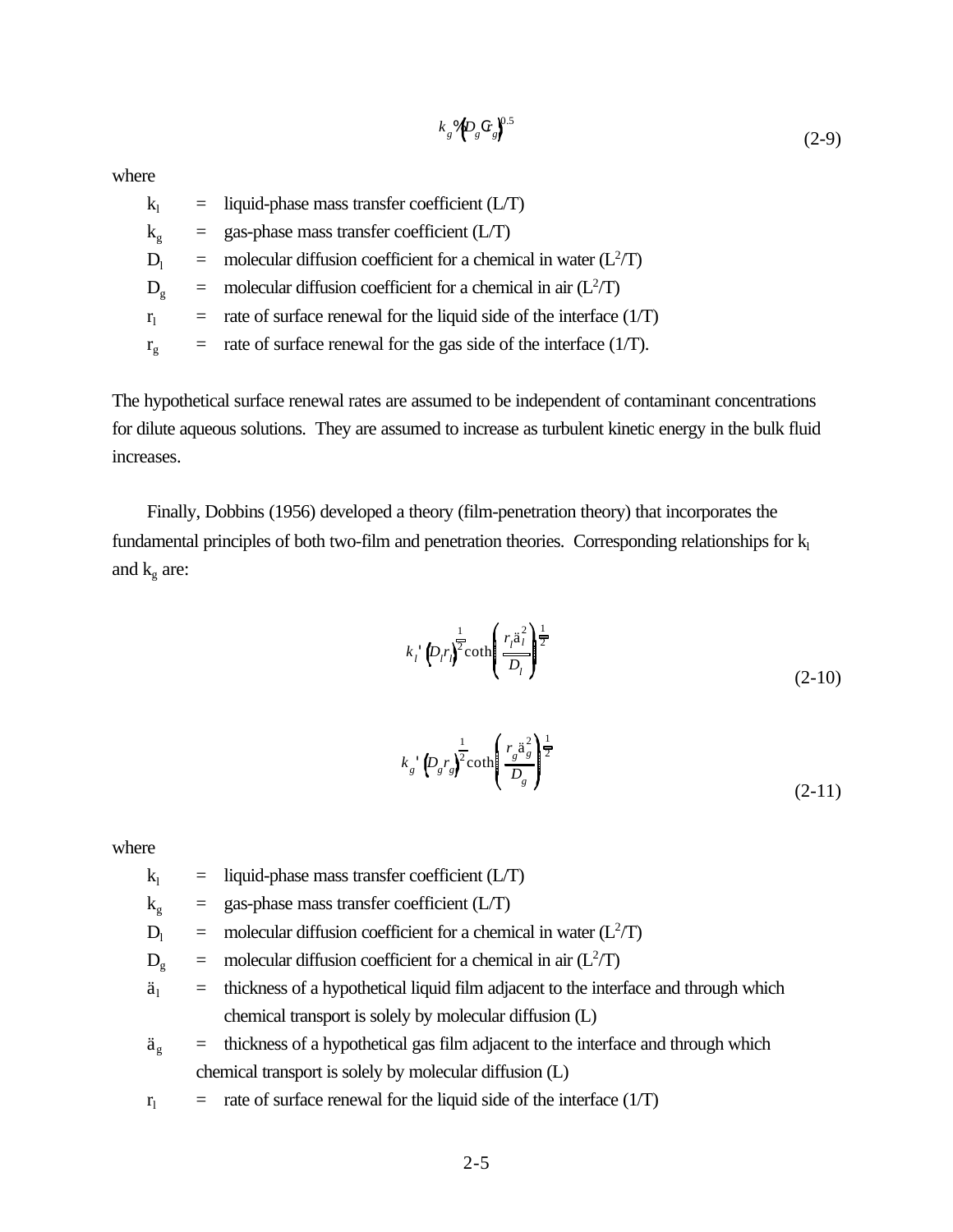$r_g$  = rate of surface renewal for the gas side of the interface (1/T).

Film-penetration theory reduces to two-film theory as  $r_1$  and  $r_g$  become small, and to penetration theory as  $r_1$  and  $r_g$  become large.

Although values of hypothetical film thicknesses or surface renewal rates are not readily measurable, Equations 2-6 through 2-11 are fundamental for relating mass transfer coefficients between chemicals. Because the influences of hydrodynamic characteristics (ä or r) are independent of chemical concentrations or characteristics in dilute aqueous solutions, the ratio of liquid-phase mass transfer coefficients for two compounds can be expressed as:

$$
\varnothing_i \xrightarrow[k_{ij}]{k_{li}} \frac{k_{li}A}{k_{lj}A} \xrightarrow[p_{ij}]^{n_1}
$$
\n
$$
(2-12)
$$

where

 $\varnothing_1$  = liquid-phase mass transfer relational parameter (-)  $k_{li}$  = liquid-phase mass transfer coefficient for chemical i (L/T)  $k_{li}$  = liquid-phase mass transfer coefficient for chemical j (L/T) A = interfacial surface area between water and adjacent air  $(L<sup>2</sup>)$  $D_{li}$  = liquid-phase diffusion coefficient for chemical i ( $L^2/T$ )  $D_{lj}$  = liquid-phase diffusion coefficient for chemical j ( $L^2/T$ )  $n_1$  = liquid-phase power constant (-).

The power constant  $n_1$  varies from 0.5 (penetration and surface renewal theory) to 1.0 (two-film theory). Values of  $n_1$  have been calculated for natural and engineered systems and are often reported to be between 0.6 and 0.7 (Roberts et al., 1984; Smith et al., 1980). A value of 2/3 is commonly applied. Given a specific value of  $n_1$ , Equation 2.12 can be used to estimate  $k_{1i}$ , given a measured or estimated  $k_i$  and the ratio of liquid-phase diffusion coefficients between i and j. The latter are generally available for many volatile chemicals and may also be estimated with a reasonable degree of accuracy (Tucker and Nelken, 1990). Although  $D<sub>li</sub>$  and  $D<sub>lj</sub>$  are both functions of temperature, researchers have observed that  $\mathcal{O}_1$  does not vary significantly with variations in water temperature, occurrence of surfactants, or degree of turbulent mixing, although the latter may cause variations in  $n<sub>1</sub>$  (decreasing with an increase in the amount of turbulent kinetic energy in the water) (Matter-Muller et al., 1981; Smith et al., 1980).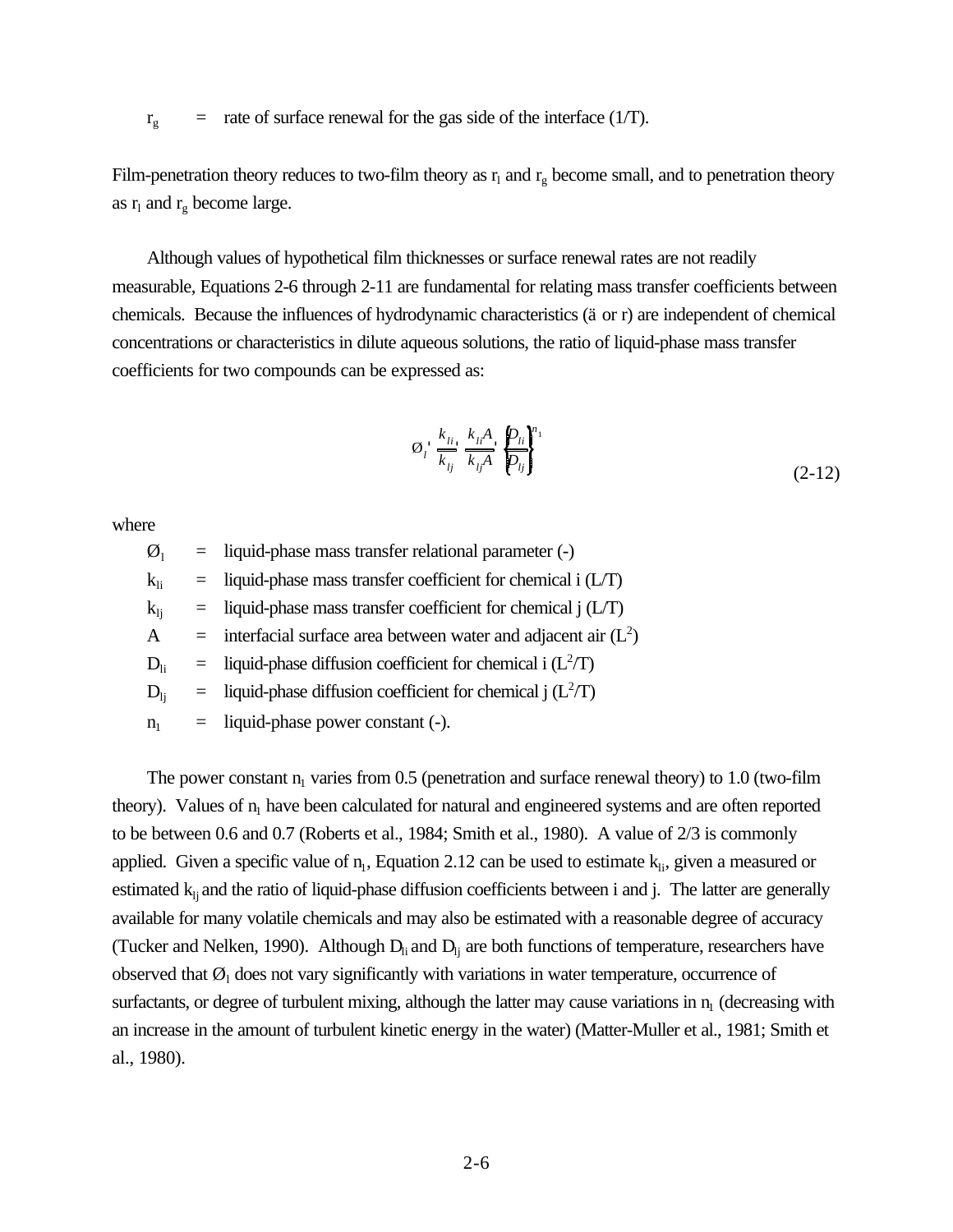In a manner similar to that for  $k_{li}$  and  $k_{lj}$ , the ratio of gas-phase mass transfer coefficients for two compounds can be expressed as:

$$
\varnothing_s \xrightarrow[k_{si}]{k_{gi}} \frac{\varnothing_{si}}{\varnothing_{gi}}\bigg\}^{\eta_2} \tag{2-13}
$$

where

 $\varnothing$ <sub>g</sub> = gas-phase mass transfer relational parameter (-)  $k_{\text{e}i}$  = gas-phase mass transfer coefficient for chemical i (L/T)  $k_{gi}$  = gas-phase mass transfer coefficient for chemical j (L/T)  $D_{gi}$  = gas-phase diffusion coefficient for chemical i ( $L^2/T$ )  $D_{\text{gj}}$  = gas-phase diffusion coefficient for chemical j ( $L^2/T$ )  $n_2$  = power constant (-).

As with the power constant  $n_1$ ,  $n_2$  varies between 0.5 and 1.0. Relative to studies involving estimates of  $n_1$ , less work has been reported to confirm appropriate values of  $n_2$ . A value of  $n_2$  equal to 2/3 is often assumed (Little, 1992).

In accordance with Equation 2-4, the ratio of overall mass transfer coefficients for chemicals i and j can be expressed as:

$$
\emptyset_m \cdot \frac{K_{Li}}{K_{Lj}} \cdot \frac{\frac{1}{k_{lj}} \mathcal{K}_{kj} \cdot H_{cj}}{\frac{1}{k_{li}} \mathcal{K}_{gj} \cdot H_{ci}} \cdot \frac{\frac{1}{k_{lj}A} \mathcal{K}_{k_{gl}} \cdot \frac{1}{k_{gl}A \cdot H_{cj}}}{\frac{1}{k_{li}A} \mathcal{K}_{gj} \cdot \frac{1}{k_{gl}A \cdot H_{ci}}}
$$
\n
$$
(2-14)
$$

where

 $K_{Li}$  = overall mass transfer coefficient for chemical i (L/T)  $K_{Li}$  = overall mass transfer coefficient for chemical j (L/T) A = interfacial surface area between water and adjacent air  $(L<sup>2</sup>)$  $k_{li}$  = liquid-phase mass transfer coefficient for chemical i (L/T)  $k_{li}$  = liquid-phase mass transfer coefficient for chemical j (L/T)  $k_{gi}$  = gas-phase mass transfer coefficient for chemical i (L/T)  $k_{gi}$  = gas-phase mass transfer coefficient for chemical j (L/T)  $H_{ci}$  = Henry's law constant for chemical i  $(L_{liq}^3/L_{gas}^3)$  $H_{cj}$  = Henry's law constant for chemical j  $(L_{liq}^3/L_{gas}^3)$ .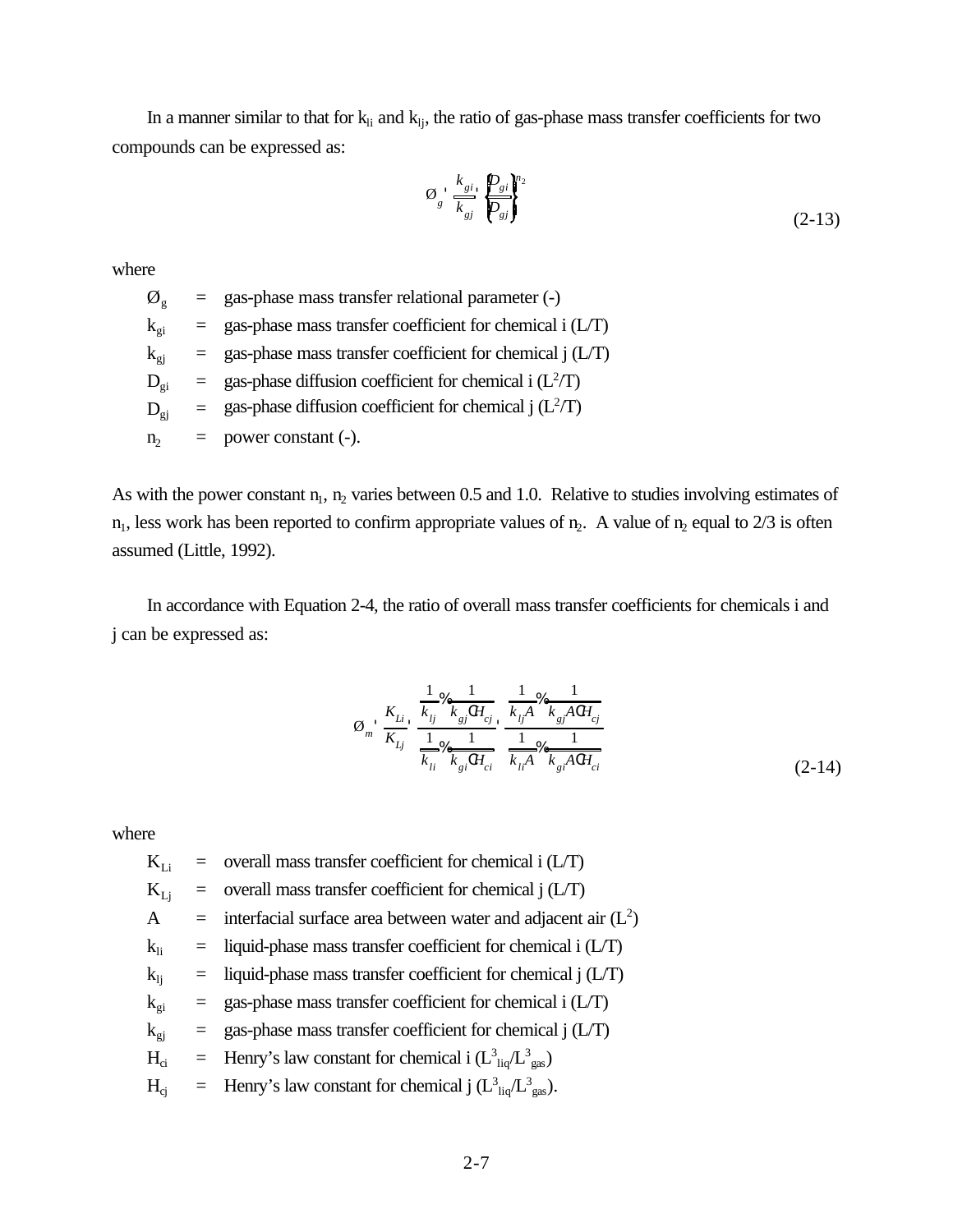Assuming  $k_{gi}/k_{lj}$  is equal to  $k_{gi}/k_{li}$ , Equation 2-14 can be rearranged algebraically to yield:

$$
\varnothing_{m} \stackrel{K_{Li}}{\overline{K_{L j}}} \varnothing_{i} \varnothing_{s} \stackrel{\left\{ H_{ci} \right\}}{\left\{ H_{cj} \right\}} \stackrel{1\% \stackrel{k_{sj}}{\overline{k_{lj}}} H_{cj}}{\left\{ \varnothing_{i} \otimes \varnothing_{s} H_{ci} \stackrel{k_{sj}}{\overline{k_{lj}}} \right\}} \tag{2-15}
$$

where

 $\mathcal{O}_m$  = overall mass transfer coefficient relational parameter (-)  $K_{Li}$  = overall mass transfer coefficient for chemical i (L/T)  $K_{Li}$  = overall mass transfer coefficient for chemical j (L/T)

$$
\emptyset_1
$$
 = liquid-phase mass transfer relational parameter (-)  $\left(\frac{D_{li}}{D_{lj}}\right)^{n_1}$ 

- $D_{li}$  = liquid-phase diffusion coefficient for chemical i ( $L^2/T$ )
- $D_{lj}$  = liquid-phase diffusion coefficient for chemical j ( $L^2/T$ )
- $n_1$  = liquid-phase power constant (-)

 $\emptyset_g$  = gas-phase mass transfer relational parameter (-) *Dgi Dgj n* 2

- $D_{gi}$  = gas-phase diffusion coefficient for chemical i ( $L^2/T$ )
- $D_{\text{gj}}$  = gas-phase diffusion coefficient for chemical j ( $L^2/T$ )
- $n_2$  = power constant (-)
- $H_{ci}$  = Henry's law constant for chemical i  $(L_{liq}^3/L_{gas}^3)$
- $H_{cj}$  = Henry's law constant for chemical j  $(L_{liq}^3/L_{gas}^3)$
- $k_{li}$  = liquid-phase mass transfer coefficient for chemical j (L/T)
- $k_{gi}$  = gas-phase mass transfer coefficient for chemical j (L/T).

A common mistake when relating overall mass transfer coefficients between two chemicals is to assume that  $K_{Li}/K_{Lj} = \emptyset$ . This relationship requires knowledge only of liquid molecular diffusion coefficients for each compound in accordance with Equation 2-12, but is valid only when gas-phase resistance to mass transfer is negligible for each compound. In fact, Equation 2-15 converges to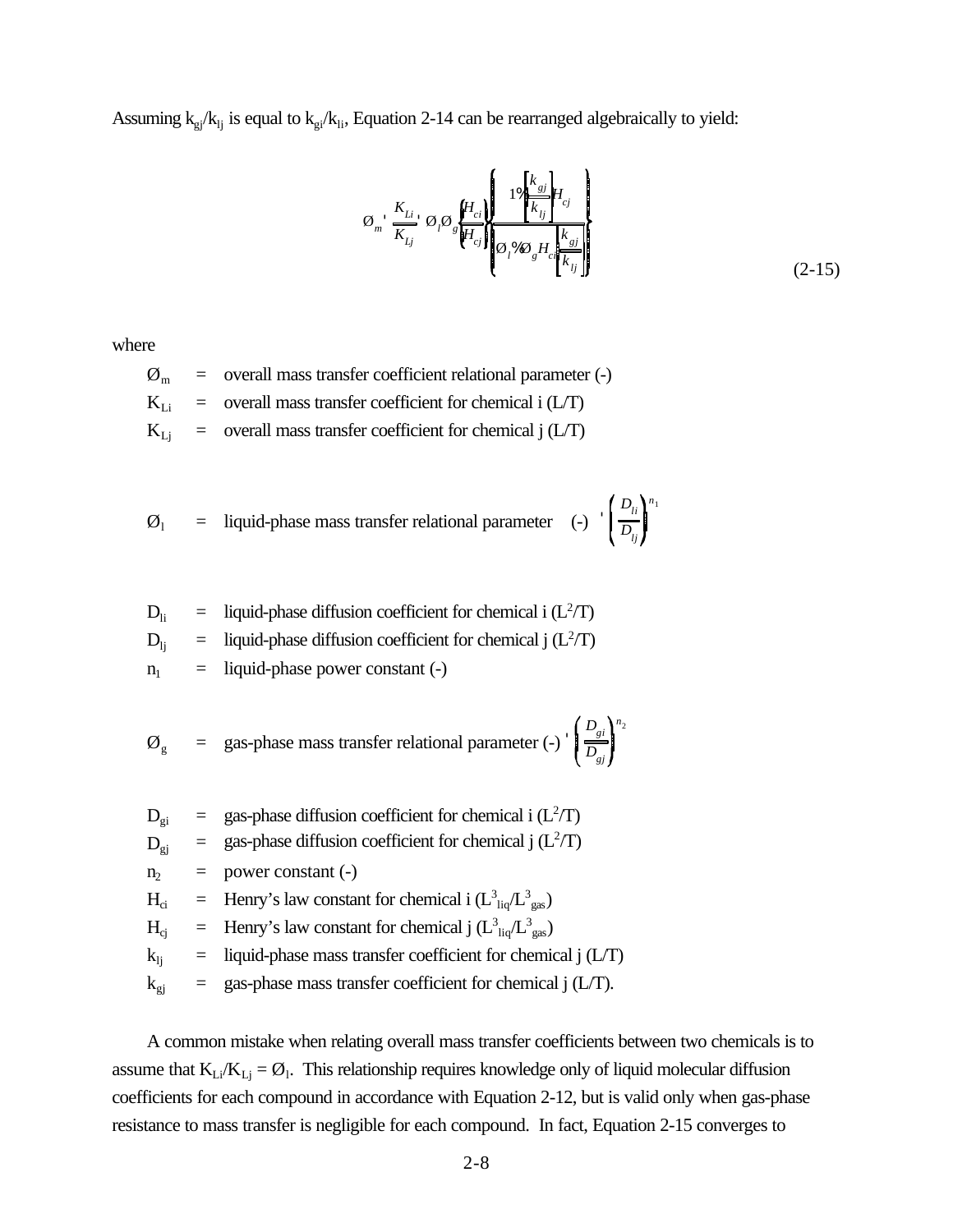Equation 2-12 as  $k_g/k_l$  and/or  $H_c$  for both i and j become very large. As discussed previously, an assumption that gas-phase resistance is negligible is reasonable when both compounds are highly volatile (e.g.*,* radon). However, for less volatile compounds, it may be necessary to know or estimate not only liquid-phase molecular diffusion coefficients, but also gas-phase molecular diffusion coefficients, Henry's law constants for each chemical, and the ratio of gas-to-liquid phase mass transfer coefficients for the relational surrogate j. Diffusion coefficients and Henry's law constants can be readily obtained or estimated for most chemicals. However, there has not been a significant amount of published information related to  $k_g / k_1$  for indoor sources, including its variability with source operating conditions (e.g., liquid flowrate). Thus, an objective of this project was to determine values of  $k_{\circ}A$ ,  $k_1A$ , and  $k_g/k_1$  for a wide range of operating conditions associated with each experimental system.

#### **2.2. IDEAL REACTOR MODELS**

Three ideal reactor models are often used to simulate aqueous and gaseous systems. First, a system may behave as an ideal plug flow reactor (PFR) in which fluid parcels move in an orderly manner without any contact of other fluid parcels in the axial direction, that is, no axial dispersion. A second ideal reactor is a continuous-flow stirred-tank reactor (CFSTR), where fluid parcels are completely mixed within the system such that the concentration within the reactor is the same at all locations. The influent stream of a CFSTR is instantaneously mixed with fluid in the reactor, and the exit stream has the same concentration as fluid within the reactor. Finally, an ideal batch reactor may be used to describe systems where fluid is initially introduced to a system as a well-mixed uniform solution, after which no fluid enters or leaves the reactor. Most household water systems have behavior that falls between these ideal cases. However, instead of developing nonideal flow models, for this project each experimental system was analyzed as though it were ideal. Deviations from the assumed ideal case are reflected in the experimentally determined mass transfer coefficients.

#### **2.2.1. Plug Flow Reactor Model**

A schematic of a plug flow reactor is shown in Figure 2-1. The associated mass balance equation for a differential element of volume ÄV is:

$$
\frac{d(CV)}{dt} = (QC)\big|_{z^-}(QC)\big|_{z+\Delta z} + \sum_{r_a} \Delta V + \sum_{r_A} \Delta A \tag{2-16}
$$

where

 $C =$  chemical concentration  $(M/L<sup>3</sup>)$  $V =$  volume  $(L^3)$  $t = \text{time (T)}$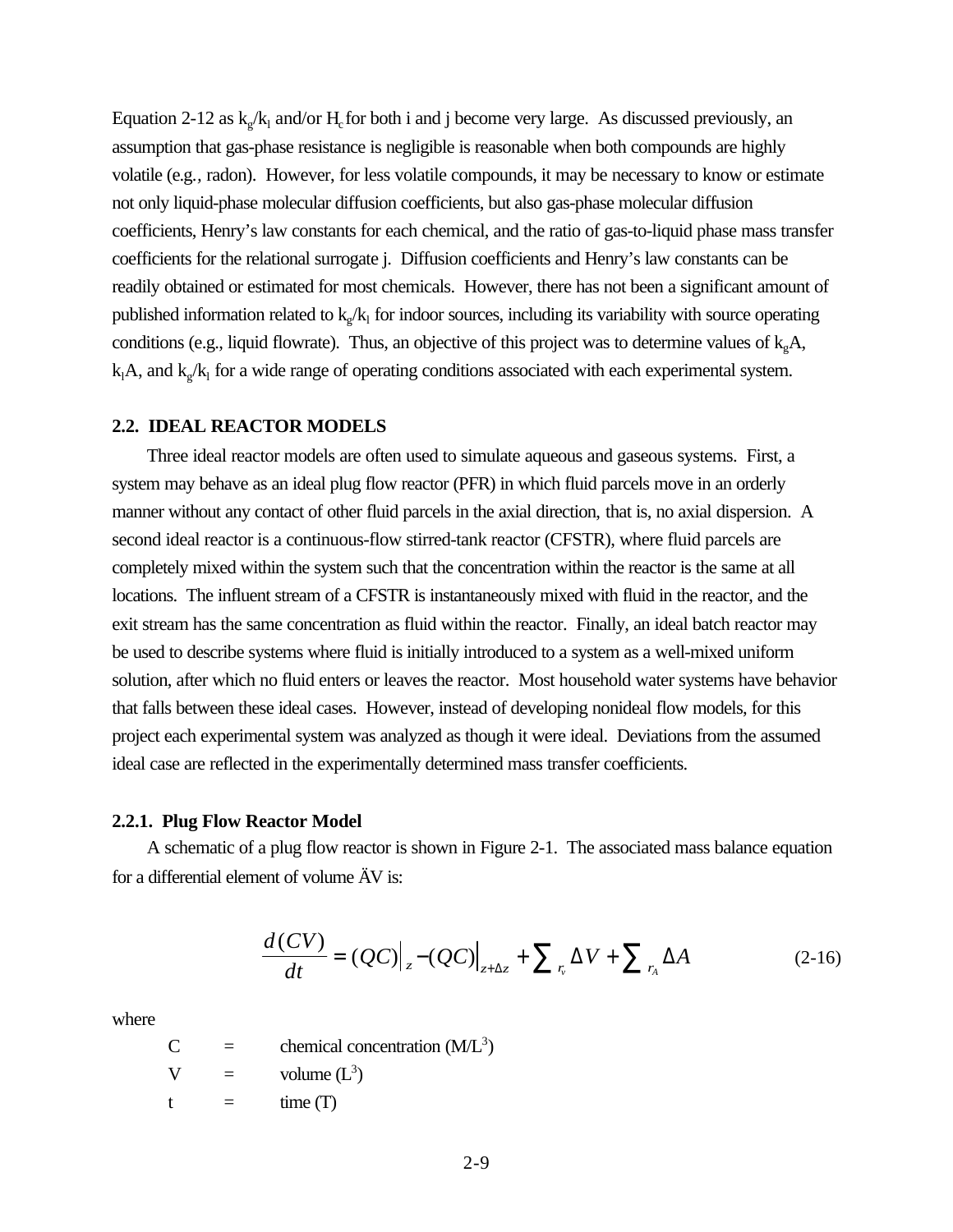$\ddot{A}A$  = differential area (L<sup>2</sup>)  $Q =$  volumetric flowrate  $(L^3/T)$  $r_V$  = volume reaction rate (M/L<sup>3</sup>CT)  $\ddot{A}V =$  differential volume  $(L^3)$  $r_A$  = area reaction rate (M/L<sup>2</sup>CT)  $z =$  direction of flow.

# **2.2.2. Continuous-Flow Stirred-Tank Reactor Model**

The following equation applies to the CFSTR depicted in Figure 2-2:

$$
\frac{d(CV)}{dt} = \sum_{i=1}^{n} Q_{jn,j} C_{jn,j} - Q_{\text{out,total}} C + a^{\text{P}} r_{V,j} V + a^{\text{P}} r_{A,j} A_j \tag{2-17}
$$

where

- $C =$  chemical concentration in reactor  $(M/L<sup>3</sup>)$
- $V = \text{volume} (L^3)$

 $Q_{\text{in}}$  = inlet volumetric flowrate  $(L^3/T)$ 

 $C_{\text{in}}$  = inlet chemical concentration (M/L<sup>3</sup>)

$$
Q_{\text{out}} =
$$
 outlet volumetric flowrate  $(L^3/T)$ 

$$
r_V
$$
 = volume reaction rate (M/L<sup>3</sup>CT)

$$
r_A
$$
 = area reaction rate (M/L<sup>2</sup>CT)

$$
A = \text{area } (L^2).
$$

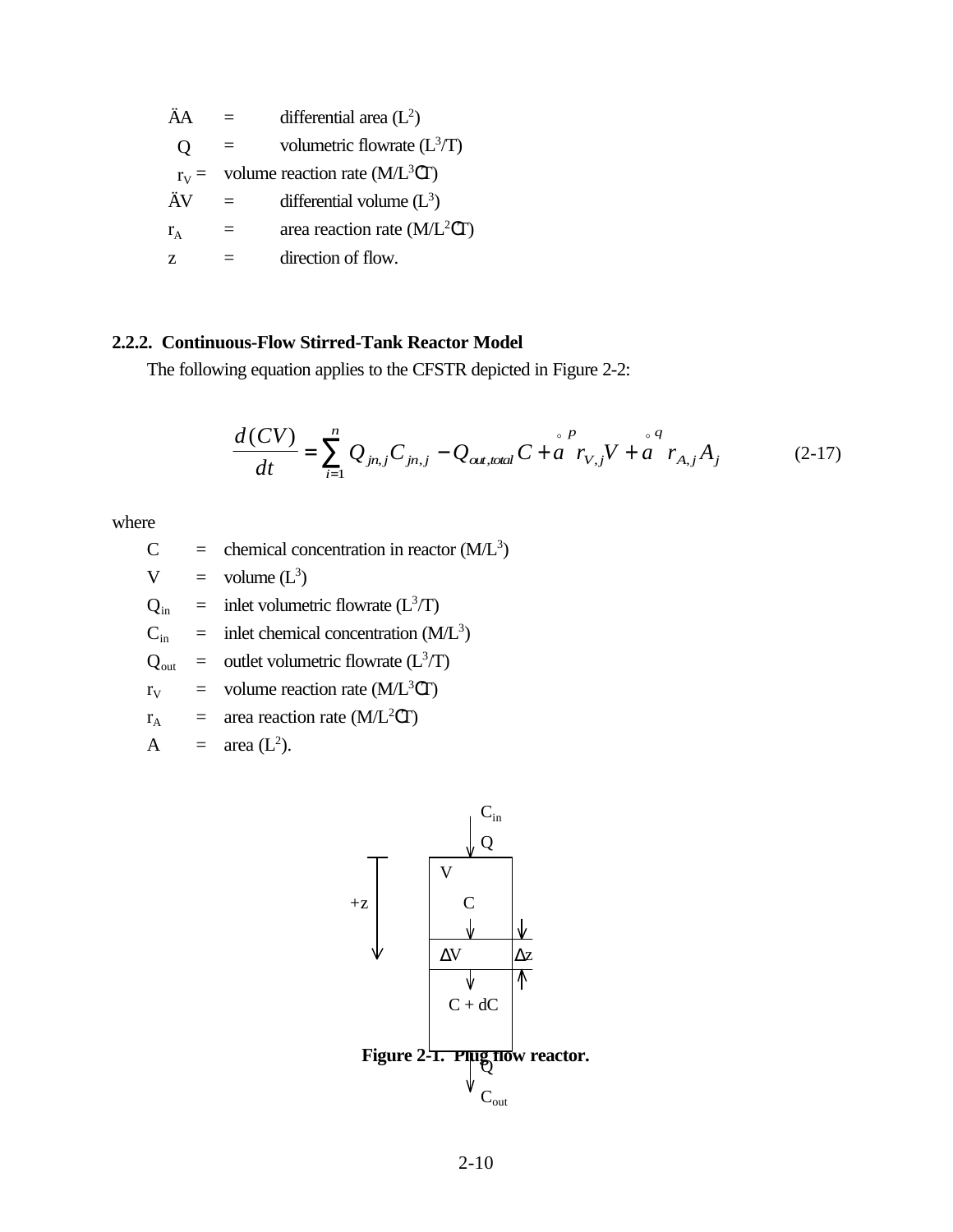

**Figure 2-2. Continuous-flow stirred-tank reactor.**

# **2.2.3. Batch Reactor Model**

A batch reactor is merely a simplified CFSTR, that is, a well-mixed solution with no volumetric flowrate terms. A mass balance on the batch reactor shown in Figure 2-3 is:

$$
\frac{d(CV)}{dt} = \stackrel{\circ}{a}^{P} r_{v,j} V + \stackrel{\circ}{a}^{q} r_{A,j} A_{j}
$$
 (2-18)

where

 $C =$  chemical concentration in reactor  $(M/L<sup>3</sup>)$ 

$$
V = volume (L3)
$$

$$
r_V
$$
 = volume reaction rate (M/L<sup>3</sup>CT)

$$
r_A
$$
 = area reaction rate (M/L<sup>2</sup>CT)

$$
A = \text{area } (L^2).
$$



**Figure 2-3. Batch reactor.**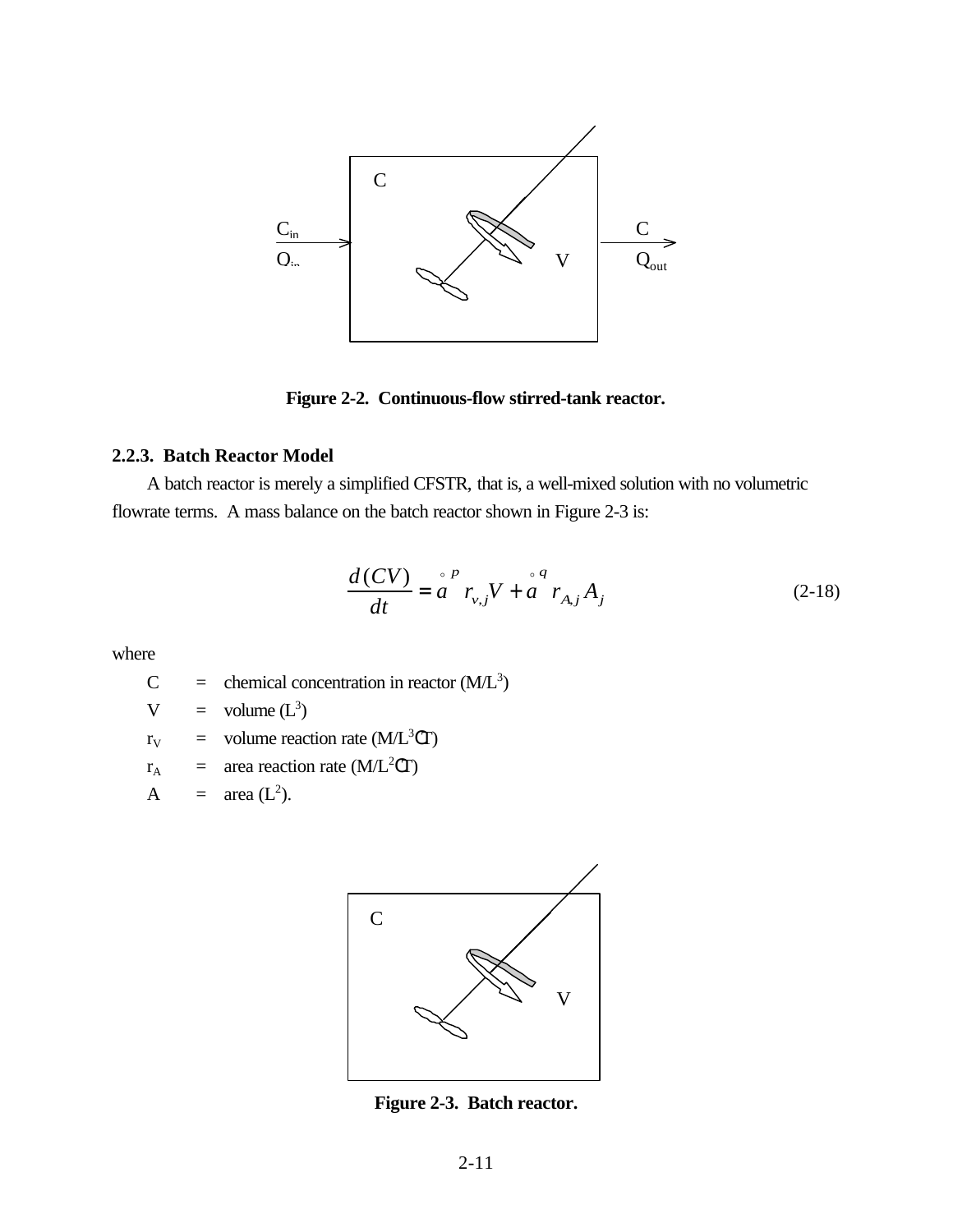## **2.3. SOURCE-SPECIFIC MASS BALANCE MODELS**

Development of source-specific mass balance models involved the following steps: (1) defining the system's phase boundaries and (2) determining which ideal flow model most accurately represented each phase. The mass balances for each source, as well as solutions to the resulting differential equations, are given in this section.

#### **2.3.1. Dishwasher Models**

Dishwasher operation consists of pumping hot water through a rotating spray arm that produces liquid droplets that impact surrounding surfaces. The volume of liquid used in operation is recycled, that is, the liquid volume is constant. Typical dishwasher operation consists of four cycles: prerinse, wash, rinse, and final rinse. Within each cycle is a fill period, the cycling of water, and a drain period. The fill and drain periods are significantly shorter (100 seconds each) than the cycling of water, and were not modeled for this study.

Figure 2-4 represents a dishwasher, for which the liquid phase is treated as a well-mixed batch reactor. Chemical volatilization is primarily due to the formation and spraying of droplets. Following Equation 2-18 with the only reaction term being the transfer of mass across the water/air interface (see Equation 2-3), a mass balance on the liquid phase leads to:

$$
\frac{d(C_1V_1)}{dt} = -K_LC_1 - \frac{C_g}{H_c}A
$$
\n(2-19)

where

 $C_1$  = chemical concentration in water (M/L<sup>3</sup>)  $V_1$  = volume of water  $(L^3)$  $t = \text{time (T)}$  $K_L$  = overall mass transfer coefficient for the chemical of interest (L/T)  $C_g$  = chemical concentration in air adjacent to water (M/L<sup>3</sup>)  $H_c$  = Henry's law constant for chemical of interest  $(L_{liq}^3/L_{gas}^3)$ A  $=$  interfacial surface area between water and adjacent air  $(L<sup>2</sup>)$ .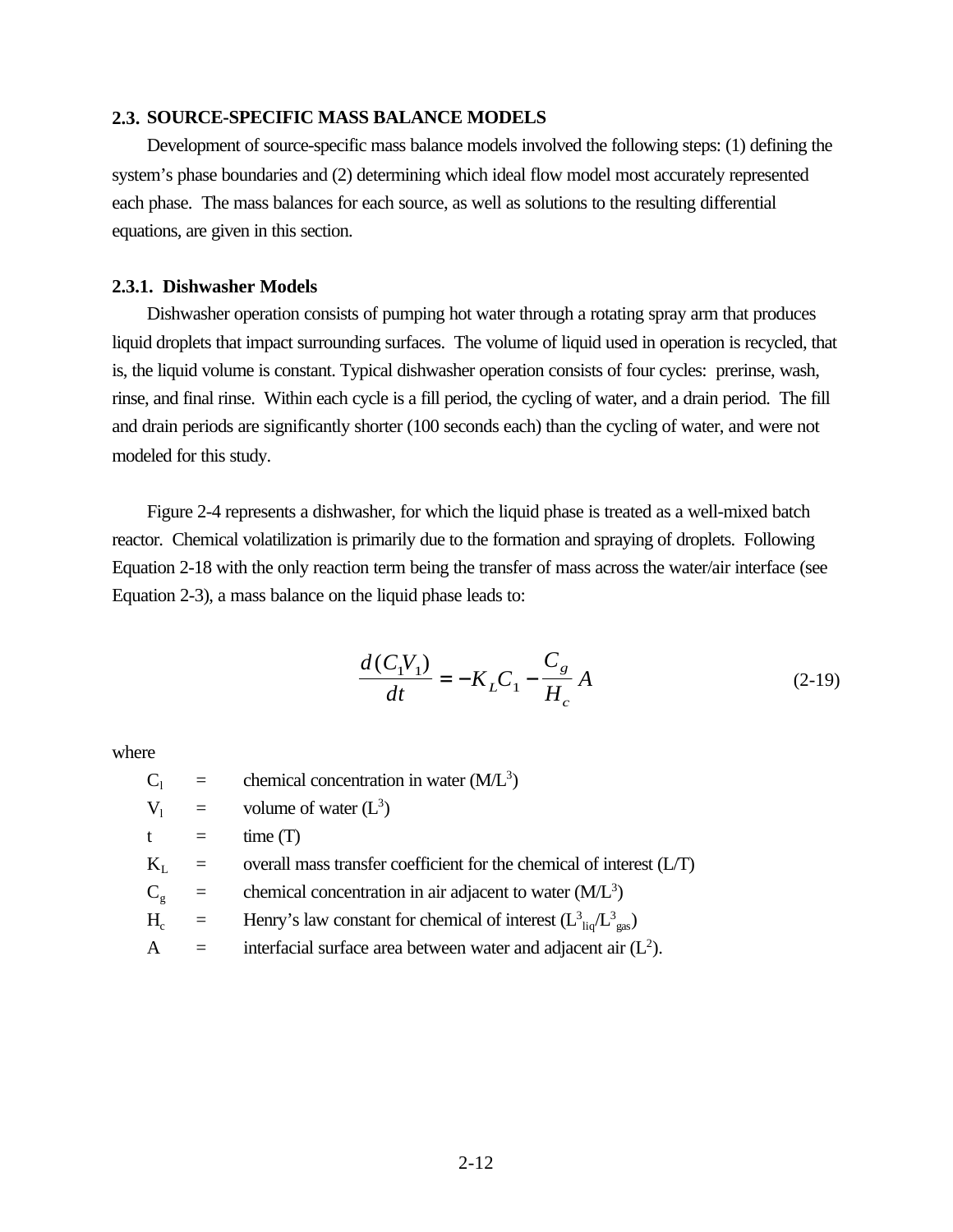

**Figure 2-4. Dishwasher model.**

Assuming the liquid volume is constant during operation, the liquid-phase mass balance may be rewritten as:

$$
\frac{dC_1}{dt} = -\frac{K_L A}{V_1} C_1 + \frac{K_L A}{V_1 H_c} C_g
$$
\n(2-20)

where

 $C_1$  = chemical concentration in water (M/L<sup>3</sup>)

$$
V_1 = \text{volume of water } (L^3)
$$

$$
t = \text{time (T)}
$$

 $K_L$  = overall mass transfer coefficient for the chemical of interest (L/T)

 $C_g$  = chemical concentration in air adjacent to water (M/L<sup>3</sup>)

- $H_c$  = Henry's law constant for chemical of interest  $(L_{liq}^3/L_{gas}^3)$
- A = interfacial surface area between water and adjacent air  $(L<sup>2</sup>)$ .

The dishwasher headspace (gas phase) is assumed to approach a CFSTR, also with a single reaction term related to mass transfer across the water/air interface. A corresponding mass balance leads to:

$$
\frac{d(C_{g}V_{g})}{dt} = Q_{g}C_{gin} - Q_{g}C_{g} + K_{L}C_{1} - \frac{C_{g}}{H_{c}}A
$$
\n(2-21)

where

 $C_g$  = chemical concentration in air adjacent to water (M/L<sup>3</sup>)  $V_g$  = headspace volume  $(L^3)$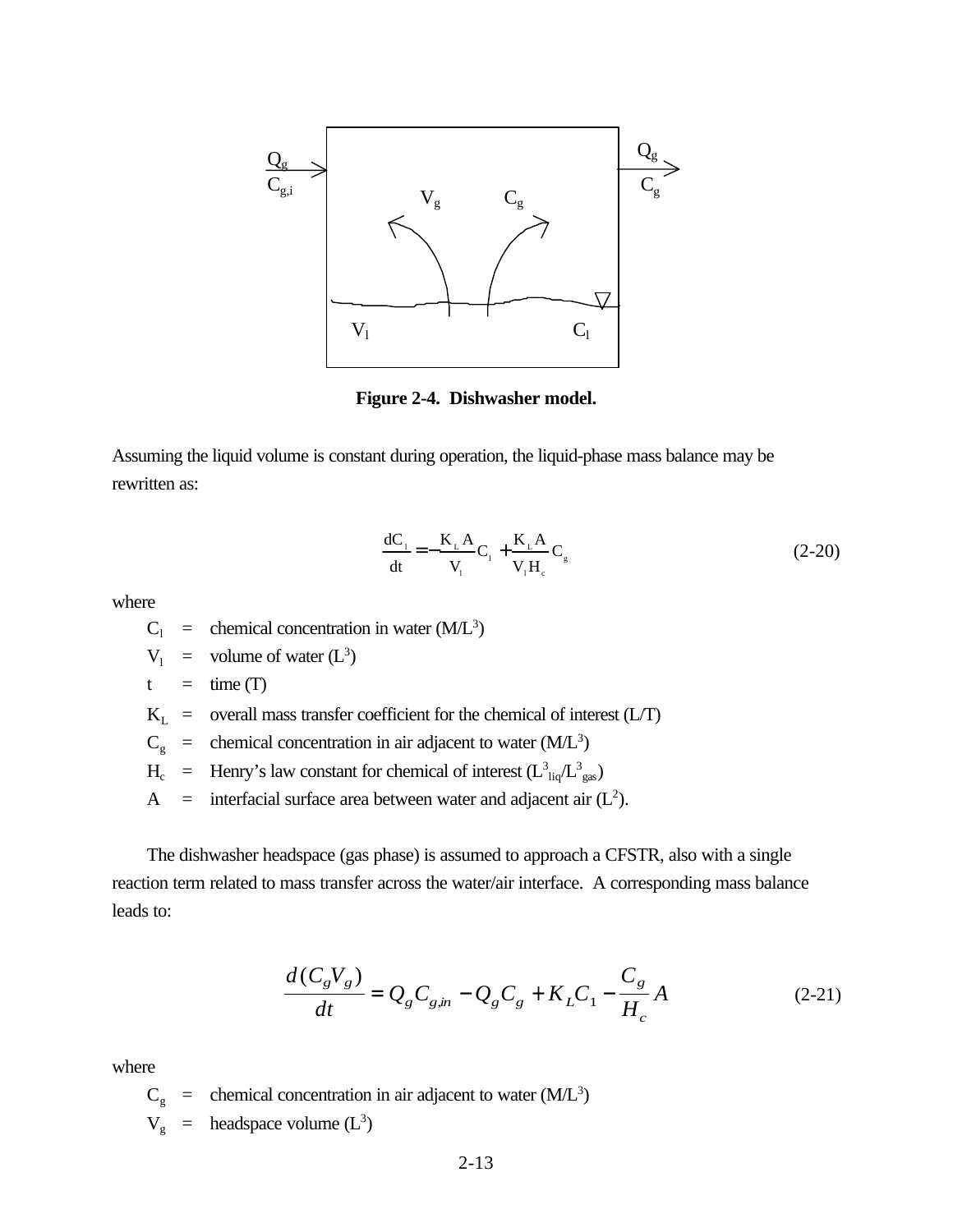$t = \text{time (T)}$ 

 $Q_g$  = ventilation rate (L<sup>3</sup>/T)

 $C_{\text{g,in}} =$  gas concentration entering system from outside air  $(M/L^3)$ 

 $K_L$  = overall mass transfer coefficient for the chemical of interest (L/T)

 $C_1$  = chemical concentration in water (M/L<sup>3</sup>)

 $H_c$  = Henry's law constant for chemical of interest  $(L_{liq}^3/L_{gas}^3)$ 

A = interfacial surface area between water and adjacent air  $(L<sup>2</sup>)$ .

Assuming the gas volume is constant during operation and the background air is relatively clean ( $C_{g,in}$  = 0), Equation 2-21 may be rewritten as:

$$
\frac{dC_g}{dt} = \frac{K_L A}{V_g} C_1 - \frac{Q_g}{V_g} + \frac{K_L A}{V_g H_c} C_g
$$
\n(2-22)

where

 $C_g$  = chemical concentration in air adjacent to water (M/L<sup>3</sup>)

$$
V_g
$$
 = headspace volume  $(L^3)$ 

 $t = \text{time (T)}$ 

$$
Q_g
$$
 = ventilation rate (L<sup>3</sup>/T)

 $K_L$  = overall mass transfer coefficient for the chemical of interest (L/T)

 $C_1$  = chemical concentration in water (M/L<sup>3</sup>)

 $H_c$  = Henry's law constant for chemical of interest  $(L_{liq}^3/L_{gas}^3)$ 

A = interfacial surface area between water and adjacent air  $(L<sup>2</sup>)$ .

Equations 2-20 and 2-22 must be solved simultaneously in order to determine  $K<sub>L</sub>A$ .

Analysis using Laplace transforms leads to:

$$
C_i C_{l,0} \exp\left\{ \frac{kD}{2} \right\} \cosh\left(\left\{\sqrt{\frac{D^2}{4} kE}t\right\}\right)\right\}
$$
\n
$$
\frac{BF_{\infty} EC_{l,0}}{Z} \frac{DC_{l,0}}{Z} \exp\left\{\frac{1}{2\exp\left\{\frac{kD}{2}t\right\} \sinh\left(\left\{\sqrt{\frac{D^2}{4} kE}t\right\}\right\}\right\}
$$
\n
$$
\left(\sqrt{\frac{D^2}{4} kE}t\right) \exp\left\{\frac{kD}{2}t\right\} \sinh\left(\left\{\sqrt{\frac{D^2}{4} kE}t\right\}\right)
$$
\n
$$
(2-23)
$$

and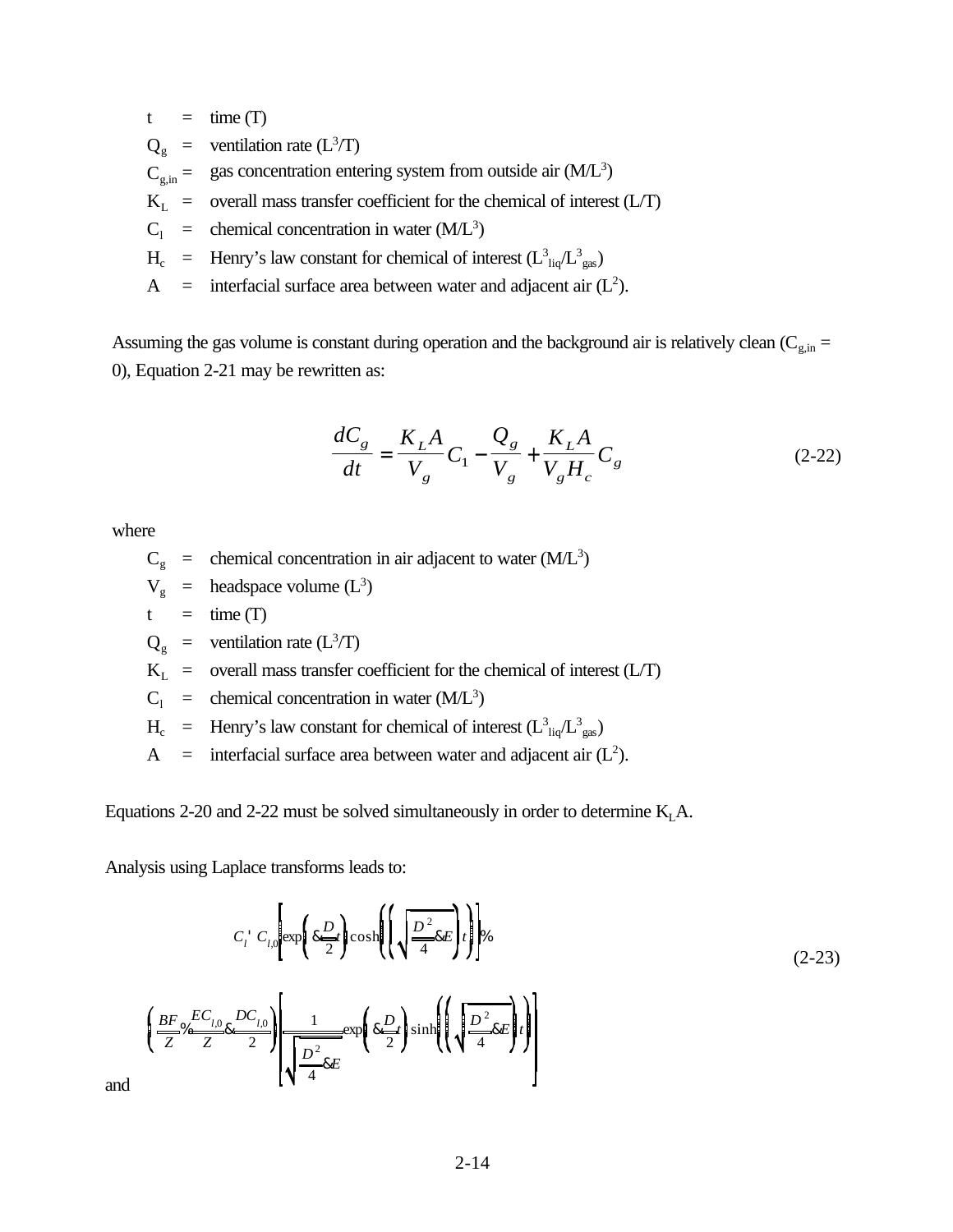$$
C_{g}^{+} C_{g,0} \exp\left(k \frac{D}{2} t\right) \cosh\left(\left(\sqrt{\frac{D^{2}}{4}} k E\right) t\right) \% \quad \left(F8 \frac{DC_{g,0}}{2}\right) \left[\frac{1}{\sqrt{\frac{D^{2}}{4}} k E} \exp\left(k \frac{D}{2} t\right) \sinh\left(\left(\sqrt{\frac{D^{2}}{4}} k E\right) t\right)\right]
$$
(2-24)

where

 $C_{1,0}$  = initial liquid concentration (M/L<sup>3</sup>)

 $C_{g,0}$  = initial gas concentration (M/L<sup>3</sup>)

$$
Z = \frac{K_L A}{V_l}
$$

 $K_L$  = overall mass transfer coefficient for the chemical of interest (L/T) A = interfacial surface area between water and adjacent air  $(L^2)$  $V_1$  = volume of water  $(L^3)$ 

$$
B = \frac{K_L A}{V_f H_c}
$$

 $H_c$  = Henry's law constant for chemical of interest  $(L_{liq}^3/L_{gas}^3)$ 

$$
X = \frac{K_L A}{V_g}
$$

 $V_g$  = headspace volume  $(L^3)$ 

$$
\mathbf{Y} = \frac{Q_{g}}{V_{g}} \frac{K_{L}A}{V_{g}H_{c}}
$$

$$
Q_g = \text{ventional} (L^3/T)
$$
  
D = Z + Y  
E = ZY - BX  
F = ZC<sub>g,0</sub>+ XC<sub>1,0</sub>

The method used to determine K<sub>L</sub>A based on experimental data is presented in Section 3.6.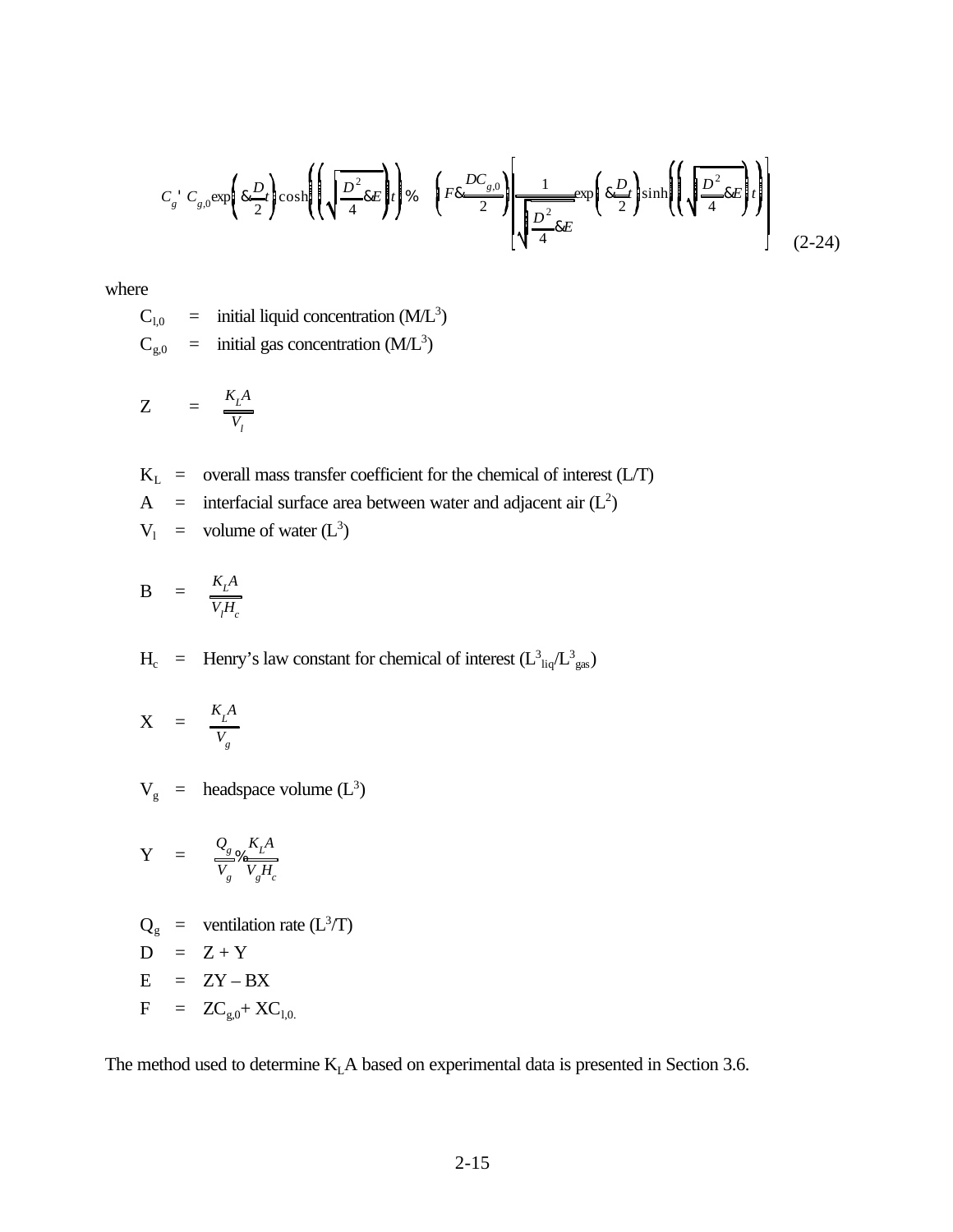## **2.3.2. Washing Machine Models**

Typical operation of a residential washing machine consists of the following sequence of events: fill, wash, spin, fill, rinse, and spin. The fill cycle consists of a falling film that impacts an underlying pool that continuously increases in depth. Chemical volatilization may be attributed to the falling film, splashing at the surface, and entrained air bubbles. The wash and rinse cycles both involve agitation of the basin water for a specific length of time. The only differences between the wash and rinse cycles are the presence of detergent for the wash cycle and the time of agitation. The primary mass transfer mechanism associated with these cycles is volatilization across the agitated water/air interface. Finally, during a spin cycle the washing machine basket is rotated at a rapid rate such that the respective wash and rinse water is removed from the clothing and pumped from the machine. It was assumed that minimal chemical volatilization occurs during a spin cycle because of lower water volume and shorter contact time between the contaminated water and headspace air. The rate of chemical volatilization from a washing machine was characterized through independent investigations of the fill and wash/rinse cycles.

## **2.3.2.1.** *Washing Machine Fill Cycle*

A washing machine fill cycle is represented in Figure 2-5. Water enters a machine with a constant inlet concentration and accumulates in the washing machine basin. On the basis of visual observation of turbulence in the underlying pool and a short residence time for the falling film, volatilization from the latter was assumed to be insignificant. A mass balance on the liquid phase is based on a CFSTR such that:

$$
\frac{d(C_1V_1)}{dt} = Q_1C_{1,in} - K_LC_1 - \frac{C_g}{H_c}A
$$
\n(2-25)

where

 $C_1$  = chemical concentration in water (M/L<sup>3</sup>)

 $VI =$  volume of water  $(L^3)$ 

 $t = \text{time (T)}$ 

$$
Q_1 = \text{liquid fill rate } (L^3/T)
$$

- $C_{1,in}$  = inlet liquid-phase concentration (M/L<sup>3</sup>)
- $K<sub>L</sub>$  = overall mass transfer coefficient for the chemical of interest (L/T)
- $C_g$  = chemical concentration in air adjacent to water (M/L<sup>3</sup>)
- $H_c$  = Henry's law constant for chemical of interest  $(L_{liq}^3/L_{gas}^3)$
- $A =$  interfacial surface area between water and adjacent air  $(L<sup>2</sup>)$ .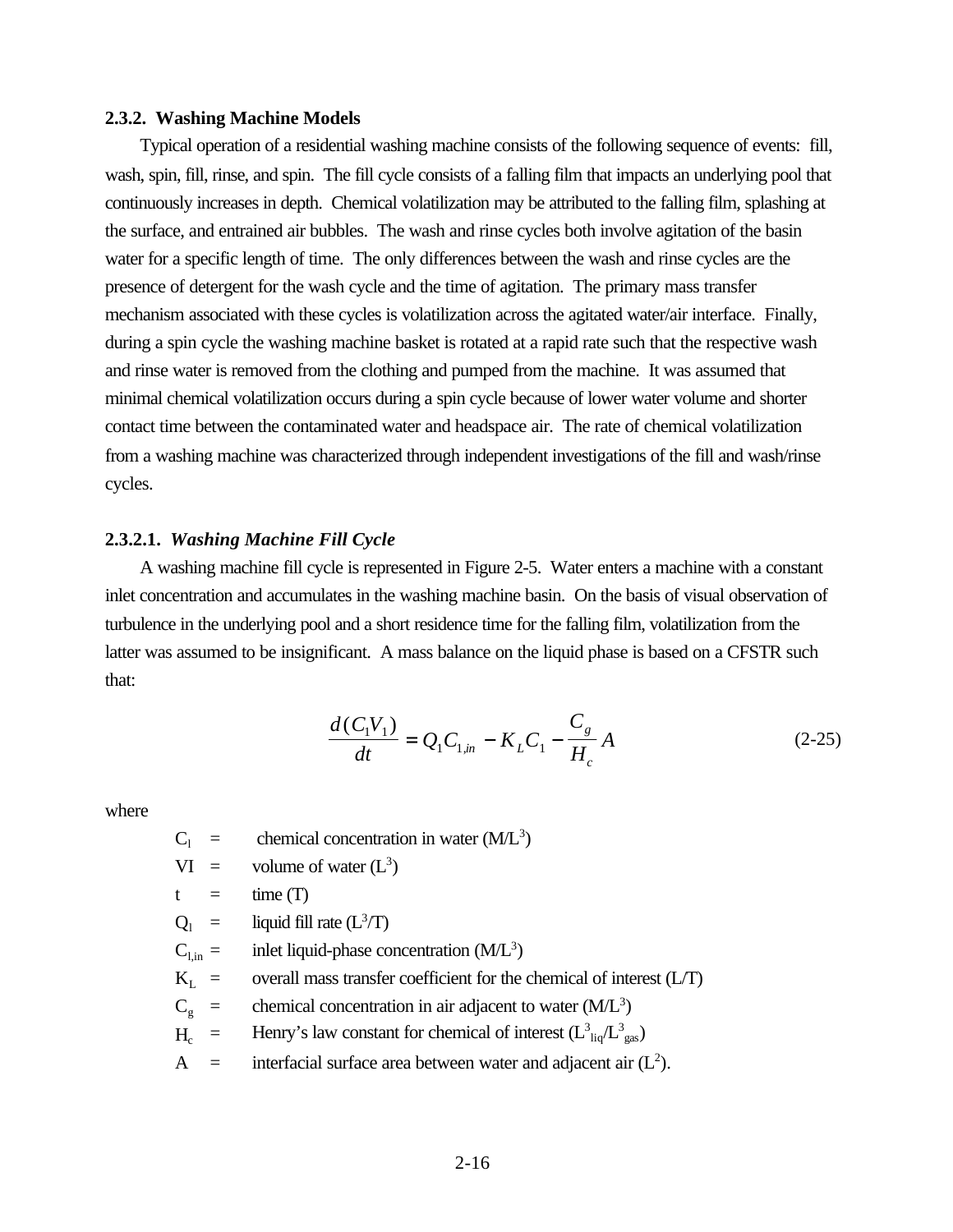

**Figure 2-5. Washing machine fill cycle model.**

The gas phase of the system is also assumed to approach a continuous-flow stirred-tank reactor. A corresponding mass balance leads to:

$$
\frac{d(C_g V_g)}{dt} = Q_g C_{g,in} - Q_g C_g + K_L \left( C_1 - \frac{C_g}{H_c} \right) A
$$
\n(2-26)

where

$$
C_g
$$
 = chemical concentration in air adjacent to water (M/L<sup>3</sup>)

$$
V_g
$$
 = headspace volume  $(L^3)$ 

 $t = \text{time (T)}$ 

- $Q_g$  = ventilation rate (L<sup>3</sup>/T)
- $C_{\text{g,in}} =$  gas concentration entering system from outside air  $(M/L^3)$
- $K_L$  = overall mass transfer coefficient for the chemical of interest (L/T)
- $C_1$  = chemical concentration in water (M/L<sup>3</sup>)
- $H_c$  = Henry's law constant for chemical of interest  $(L_{liq}^3/L_{gas}^3)$
- A = interfacial surface area between water and adjacent air  $(L<sup>2</sup>)$ .

As with the gas-phase mass balance for dishwashers, Equation 2-26 may be simplified by assuming that the background air is relatively clean. However, unlike the dishwasher gas-phase mass balance, the washing machine gas-phase volume is changing with time as the liquid fills the machine and must therefore remain as part of the derivative.

In order to determine  $K<sub>L</sub>A$  during filling, Equations 2-25 and 2-26 were solved simultaneously. However, since the liquid and gas-phase volumes and chemical concentrations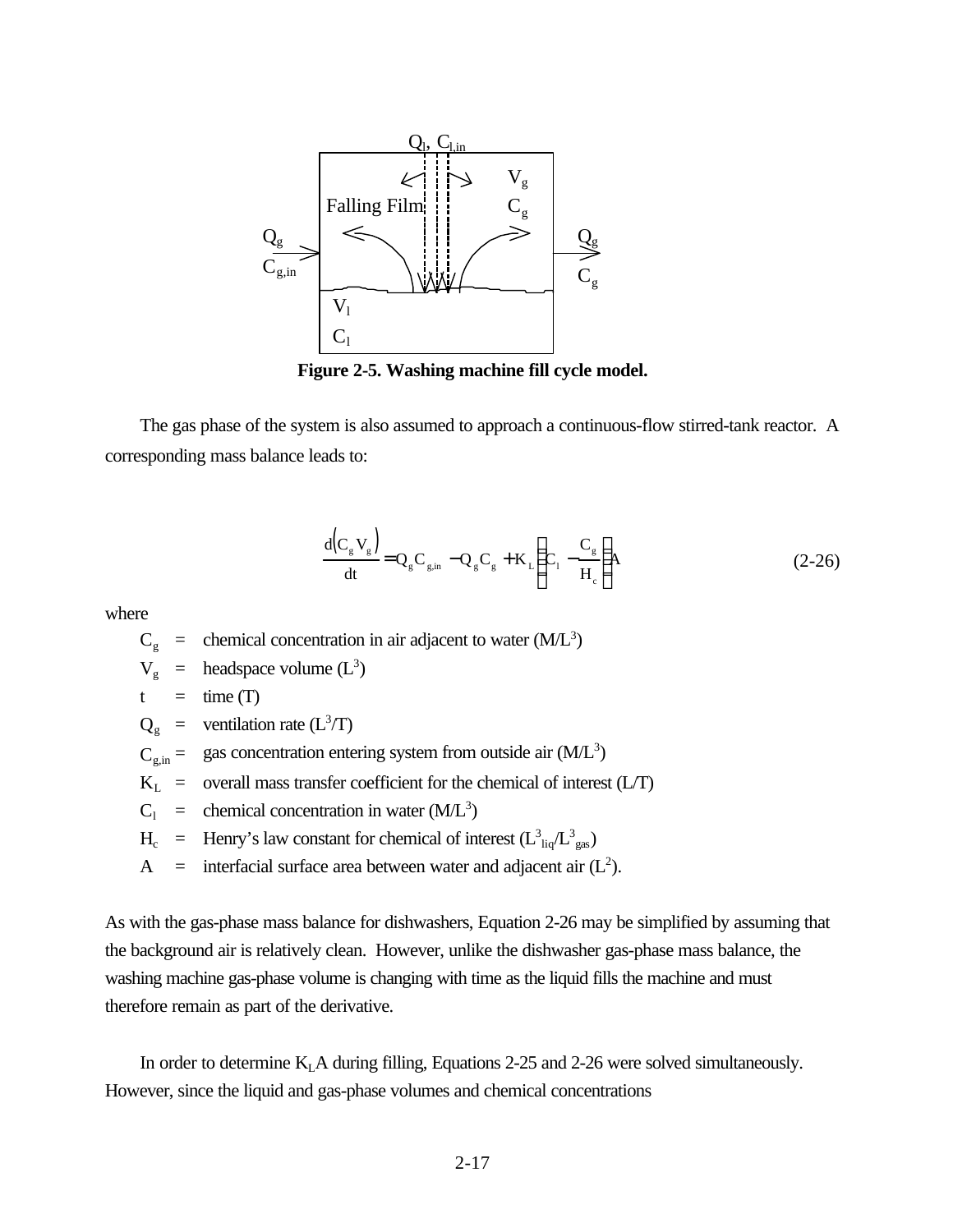

**Figure 2-6. Washing machine wash/rinse cycle model.**

are changing with time, a numerical solution technique was adopted to determine  $K<sub>L</sub>A$ . This method is presented in Section 3.6.

#### **2.3.2.2.** *Washing Machine Wash/Rinse Cycles*

The liquid phase for a wash/rinse cycle was treated as a well-mixed batch reactor with a constant liquid volume (Figure 2-6). The liquid- and gas-phase mass balances for this system are identical to the liquid- and gas-phase mass balances for a dishwasher (Equations 2-20 and 2-22). Thus, the solutions given in Equations 2-23 and 2-24 also apply for this source.

#### **2.3.3. Shower Models**

Mass balance equations for a shower (as shown in Figure 2-7) were developed previously by Little (1992). A summary of these equations, and their derivation, is provided in the text below.

Little (1992) identified the regions within a shower system where mass transfer occurs: drop formation, drop acceleration to terminal velocity, fall of drop at terminal velocity, and impact of drop on shower stall surfaces. To predict the rate of mass transfer from liquid droplets to the surrounding air, Little modeled the liquid phase as a plug-flow system with the following mass balance:

$$
\frac{dC_1}{dz} = -\frac{K_L \left( C_1 - \frac{C_g}{H_c} \right)}{Q_1}
$$
 (2-27)

where

 $C_1$  = chemical concentration in water (M/L<sup>3</sup>)

- $K_L$  = overall mass transfer coefficient for the chemical of interest (L/T)
- $C_g$  = chemical concentration in air adjacent to water (M/L<sup>3</sup>)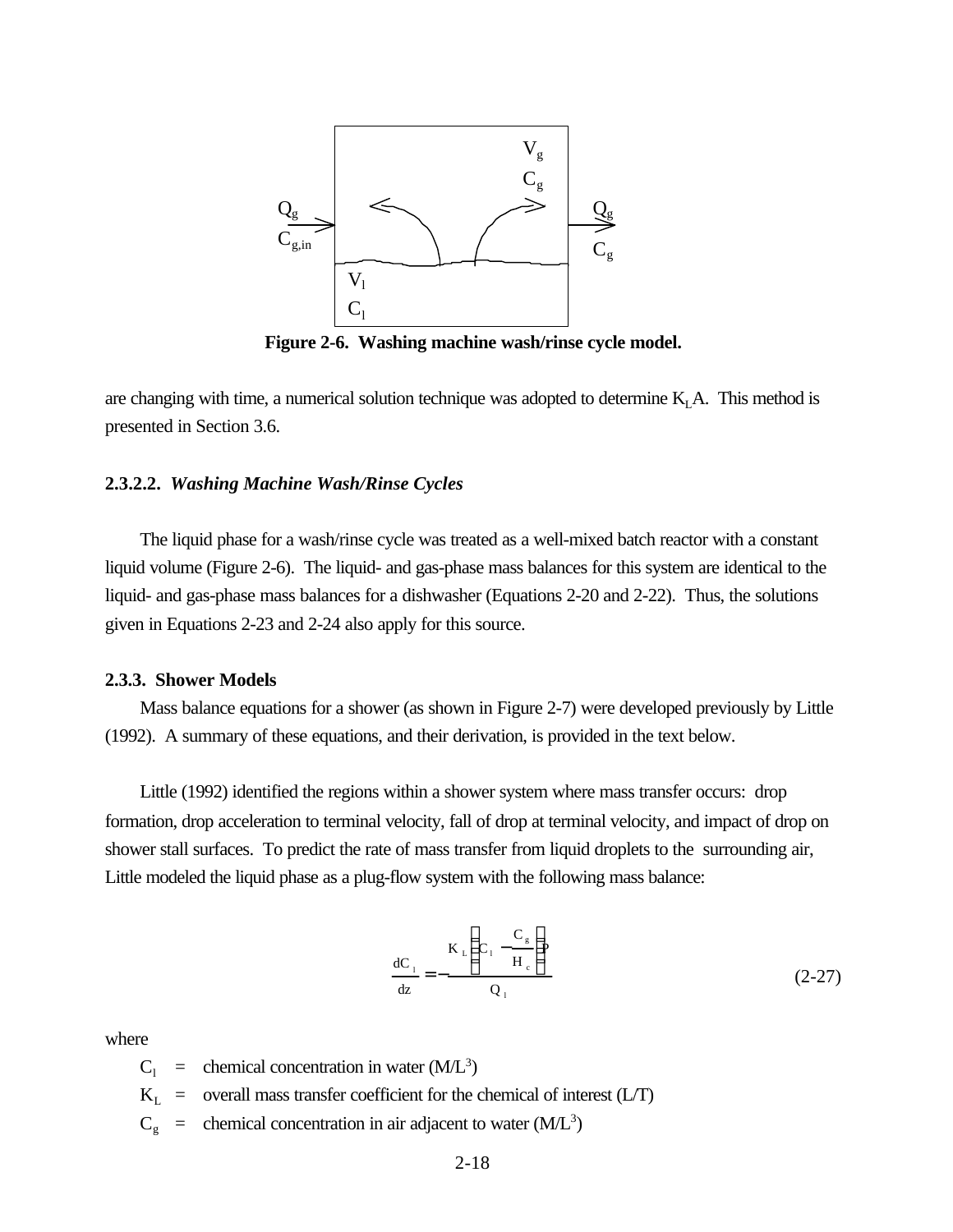$H_c$  = Henry's law constant for chemical of interest  $(L_{liq}^3/L_{gas}^3)$ 

- $Q_1$  = liquid flowrate  $(L^3/T)$
- z = direction of flow
- $P =$  perimeter of water stream (L).

The residence time of a water droplet was assumed to be relatively short. This assumption allowed the gas-phase concentration in Equation 2-27 to be considered constant. The resulting differential equation was solved to give:

$$
C_{l,out} C_{l,0} \exp\left(8 \frac{K_L A}{Q_l}\right) \sqrt[4]{\frac{C_s}{H_c}} \left(18 \exp\left(8 \frac{K_L A}{Q_l}\right)\right) \tag{2-28}
$$

where

| $C_{1,\text{out}}$  | outlet chemical concentration in water $(M/L3)$                       |
|---------------------|-----------------------------------------------------------------------|
| $\mathrm{C_{l,in}}$ | inlet chemical concentration in water $(M/L3)$                        |
| $\rm K_{L}$         | overall mass transfer coefficient for the chemical of interest $(LT)$ |
| PL                  | interfacial area $(L^2)$                                              |
| P                   | perimeter of water stream (L)                                         |
| L                   | length of stream of water $(L)$                                       |

**Figure 2-7. Shower model.**



$$
Q_1 = \text{liquid flow rate } (L^3/T)
$$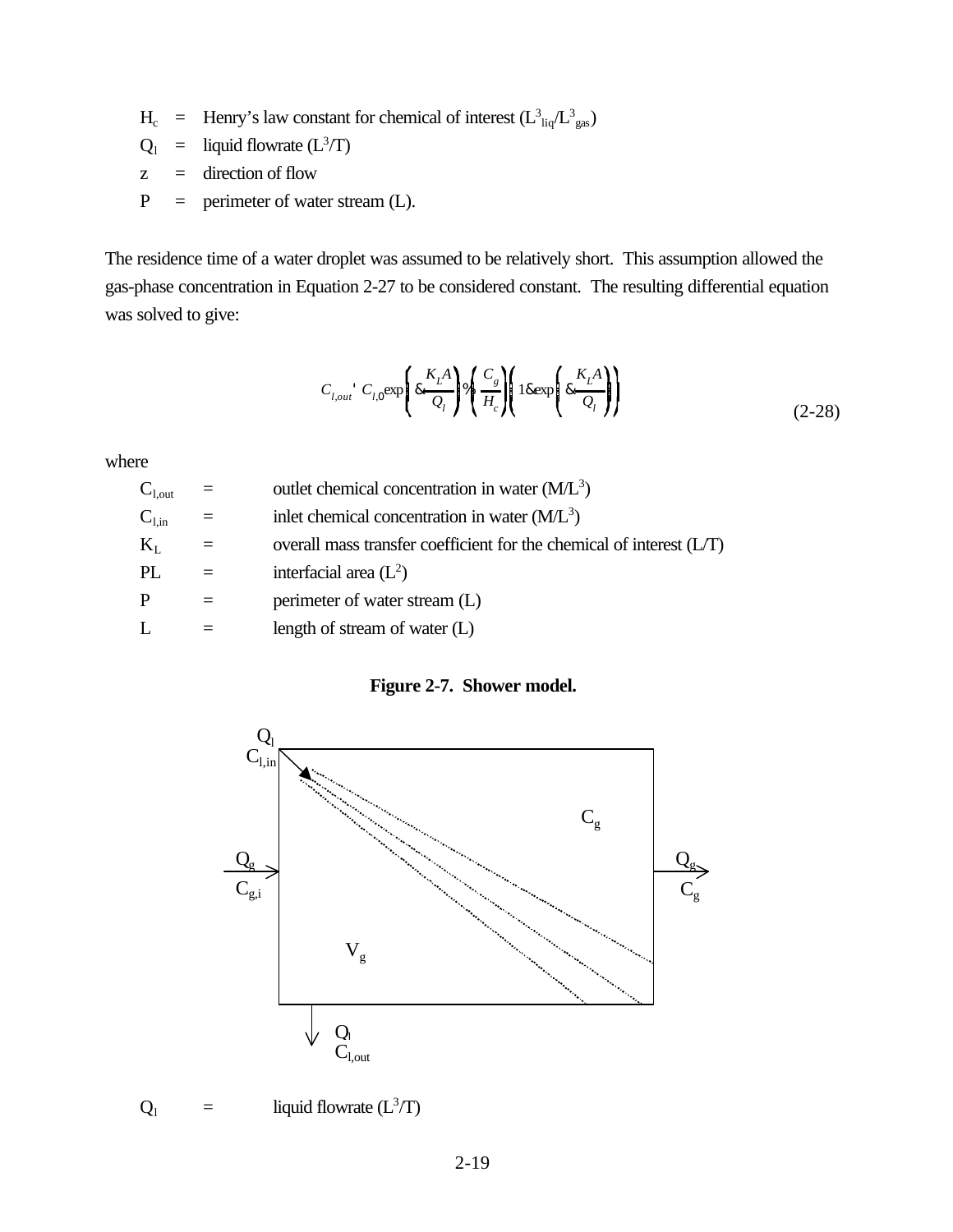| $\mathrm C_{\scriptscriptstyle\rm g}$ | $=$ | chemical concentration in air adjacent to water $(M/L3)$                              |
|---------------------------------------|-----|---------------------------------------------------------------------------------------|
| $H_{\!\scriptscriptstyle\rm c}$       |     | Henry's law constant for chemical of interest $(L_{\text{liq}}^3/L_{\text{gas}}^3)$ . |

Little (1992) also developed a mass balance to characterize the change in gas-phase concentration during shower operation. He modeled the gas phase as a CFSTR with the transfer of mass from the liquid being the difference between the mass flowrate of chemical entering the system and the mass flowrate of chemical leaving the system  $(Q_lC_{l,in} - Q_lC_{l,out})$ . The following equation was applied:

$$
V_g \frac{dC_g}{dt} \cdot Q_l \left( C_{l,0} \& C_{l,out} \right) \& Q_g \left( C_g \& C_{g,0} \right) \tag{2-29}
$$

where

| $\overline{\text{C}}_{\text{g}}$ |          | chemical concentration in air adjacent to water $(M/L3)$ |
|----------------------------------|----------|----------------------------------------------------------|
| $\rm V_{g}$                      | $=$      | shower stall volume $(L^3)$                              |
| t                                |          | time(T)                                                  |
| $Q_1$                            |          | liquid flowrate $(L^3/T)$                                |
| $\mathbf{C}_{\text{l,in}}$       | $=$      | inlet chemical concentration in water $(M/L3)$           |
| $C_{1, \text{out}}$              | $\equiv$ | outlet chemical concentration in water $(M/L3)$          |
| $Q_{\rm g}$                      |          | ventilation rate $(L^3/T)$                               |
| $\overline{C_{g,in}}$            |          | inlet chemical concentration in air $(M/L3)$ .           |
|                                  |          |                                                          |

The solution to the gas-phase mass balance was achieved by substituting Equation 2-28 into Equation 2- 29 and then integrating, to yield:

$$
C_g \stackrel{B}{\longrightarrow} \frac{B}{D} \mathcal{A} \left( C_{g,0} \& \frac{B}{D} \right) \exp(\& Dt) \tag{2-30}
$$

where

$$
C_{g,0} =
$$
 initial gas concentration (M/L<sup>3</sup>)  
t = time (T)

$$
B = \frac{\left(Q_{i}C_{l,0}\left(18 \exp\left(8 \frac{K_{L}A}{Q_{l}}\right)\right)\%Q_{g}C_{g,0}\right)}{V_{g}}
$$
(ML<sup>3</sup>CT)

$$
Q_1
$$
 = liquid flowrate (L<sup>3</sup>/T)  
C<sub>1,in</sub> = inlet chemical concentration in water (ML<sup>3</sup>)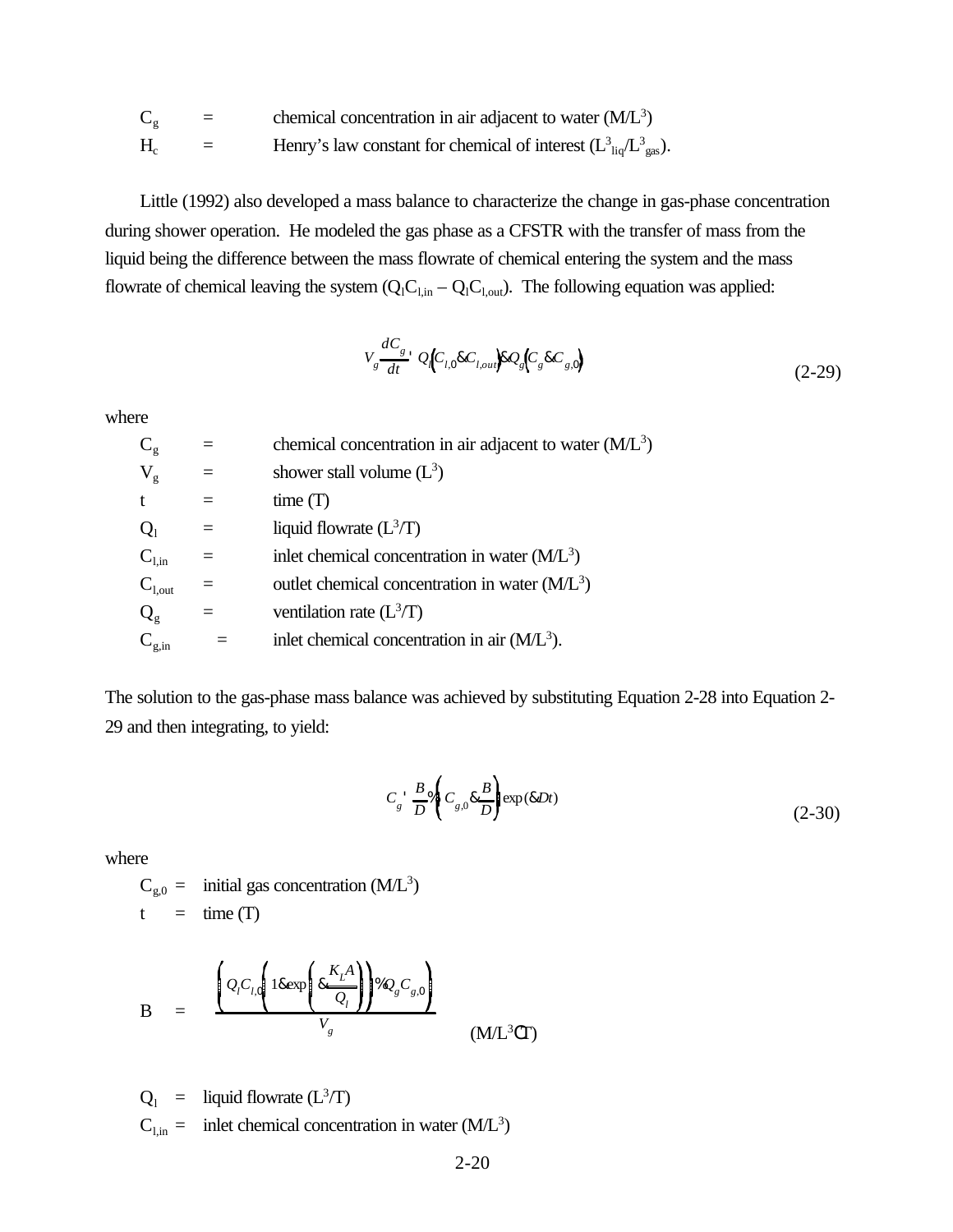$K_L$  = overall mass transfer coefficient for the chemical of interest (L/T)

A = interfacial area (L<sup>2</sup> ) Q<sup>g</sup> = ventilation rate (L<sup>3</sup> /T) Cg,in = inlet chemical concentration in air (M/L<sup>3</sup> ) V<sup>g</sup> = shower stall volume (L<sup>3</sup> )

$$
D = \frac{\left(\frac{Q_l}{H_c}\right)\left(18 \exp\left(8 \frac{K_L A}{Q_l}\right)\right) \% Q_s}{V_s}
$$
(1/T)

 $H_c$  = Henry's law constant for chemical of interest  $(L_{liq}^3/L_{gas}^3)$ .

Values of  $K<sub>L</sub>$  A may be estimated using Equations 2-28 and 2-30. The corresponding solution technique is presented in Section 3.6.

#### **2.3.4. Bathtub Models**

Three distinct operations are associated with a bathtub: (1) water flowing through the faucet with the drain open (flow-through), (2) filling the tub, and (3) bathing in a filled tub. Each operation has a different associated mass balance model.

#### **2.3.4.1.** *Bathtub Flow-Through Model*

When water is flowing through the faucet with the drain open, there is no accumulation of water in the basin. This type of operation is depicted in Figure 2-8 and may be treated in a manner similar to that of a shower, such that Equations 2-27 and 2-29 apply.

#### **2.3.4.2.** *Bathtub Fill Model*

The filling of a bathtub (Figure 2-9) is similar to the washing machine fill cycle, whose mass balance equations were given in Section 2.3.2.1. The numerical solution technique adopted for a bathtub is provided in Section 3.6.

## **2.3.4.3.** *Bathtub Surface Volatilization Model*

 Finally, once the tub is filled, chemical mass transfer may continue across the water/air interface. As shown in Figure 2-10, there are no more inputs or outputs of mass, such that the system may be modeled in a manner similar to that of a dishwasher (see Section 2.3.1) and washing machine wash/rinse cycles (see Section 2.3.2.2).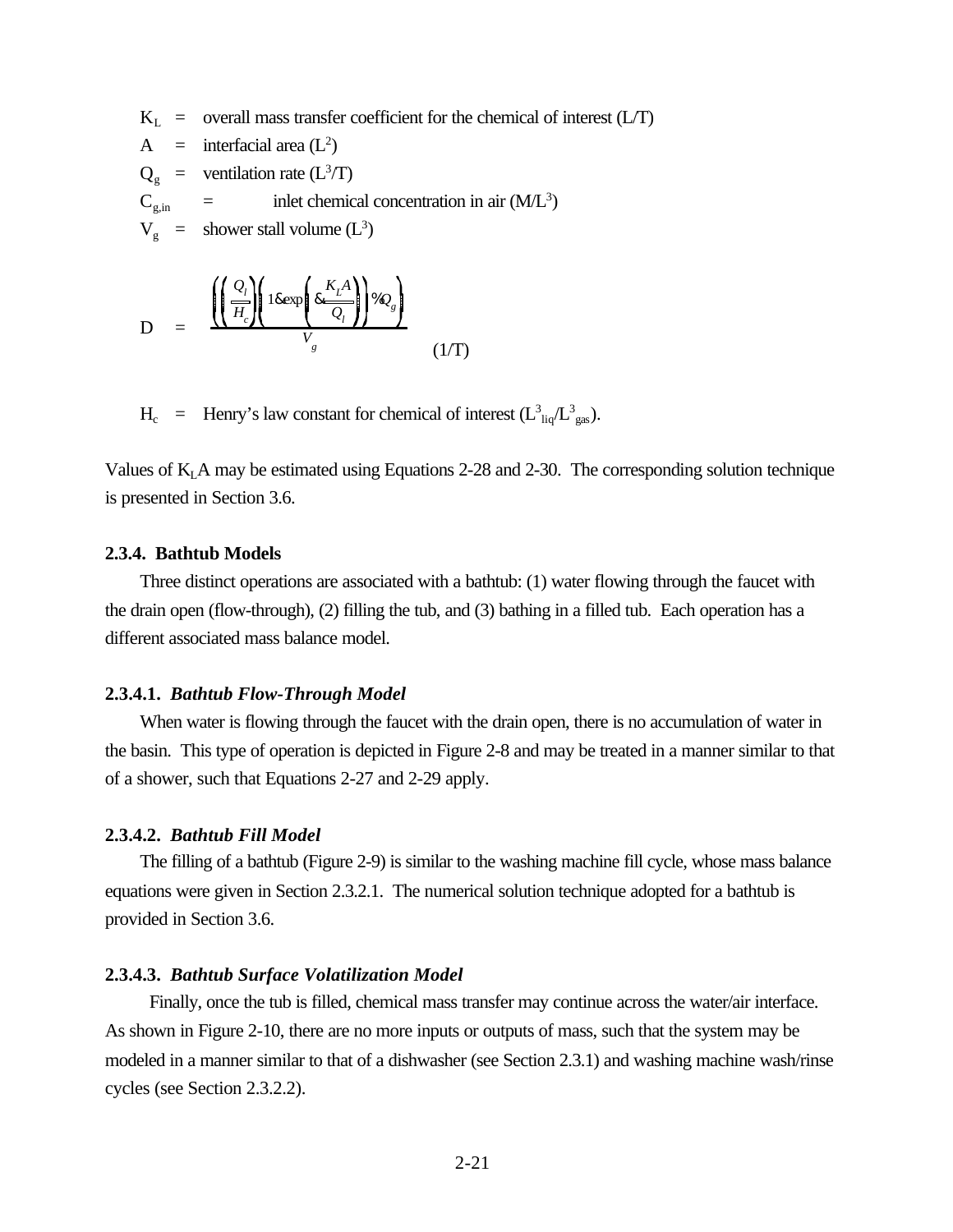## **2.4. CHEMICAL EMISSION MODELS**

A valuable product of this work is the ability to predict human inhalation exposure to contaminants present in drinking water. The level of human exposure is directly related to the gas-phase chemical concentration, which may be estimated using the appropriate source-specific mass balance models presented in Section 2.3. In addition to  $C_g$ , system and environmental conditions are also important for predicting human exposure, for example, room volume, air exchange rate, or headspace ventilation rate.

For dishwashers and washing machines, humans are exposed to chemicals emitted from the headspace within each respective machine. This emission rate is equivalent to:

$$
E_{chem} = Q_g C_{g,t} \tag{2-31}
$$

**Figure 2-8. Bathtub flow-through model. Figure 2-9. Bathtub fill model. Figure 2-10. Bathtub surface volatilization model.**



where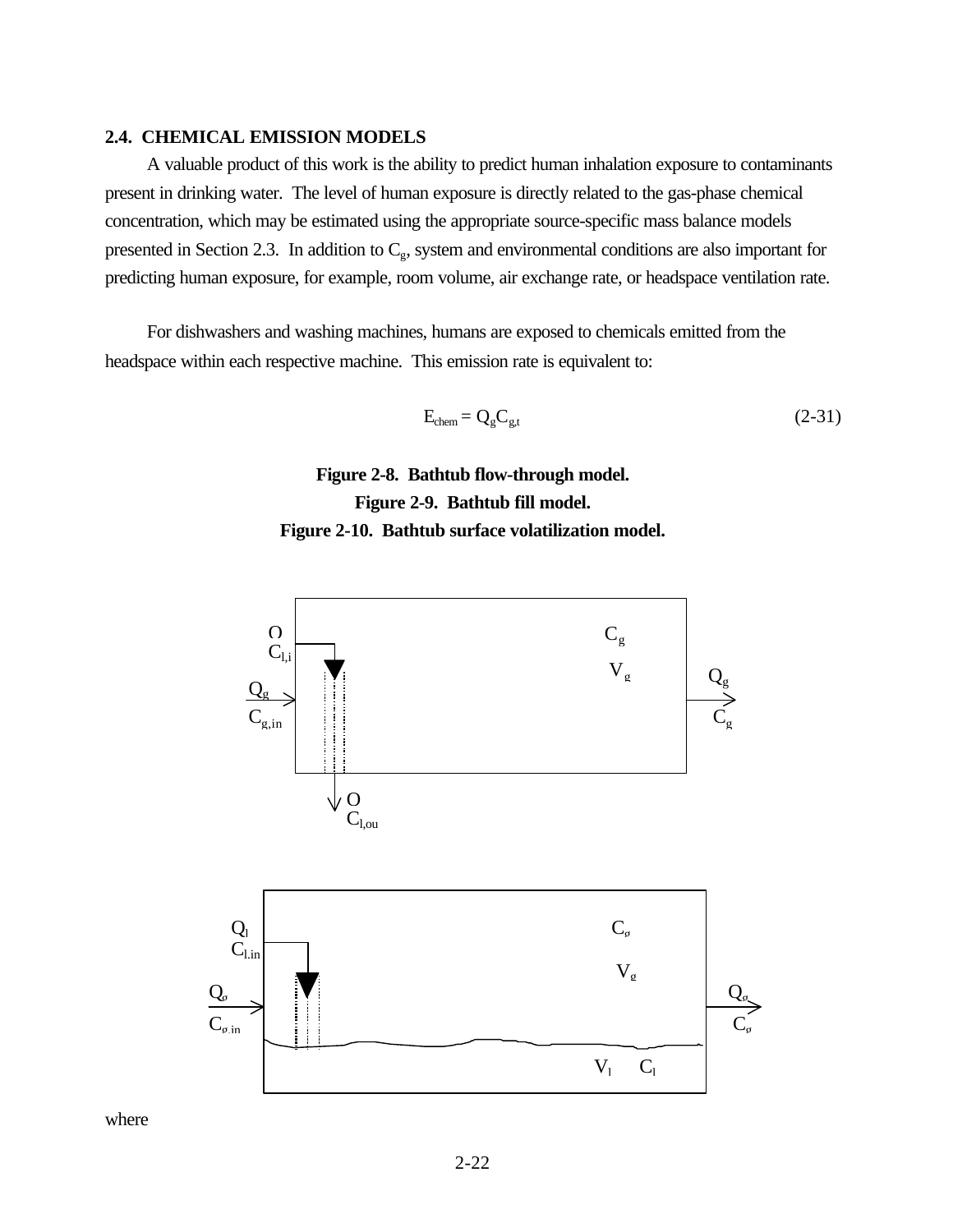

 $E<sub>chem</sub>$  = chemical mass emission rate (M/T)  $Q_g$  = machine headspace ventilation rate (L<sup>3</sup>/T)  $C_{gt}$  = time-dependent gas-phase chemical concentration in machine headspace (M/L<sup>3</sup>).

Equation 2-31 may be used to estimate a chemical mass emission rate profile for the duration of machine operation. Integration under this curve results in total chemical mass emitted during the event. Resulting human exposure may be predicted by incorporating the mass emission rate profile into a mass balance on the associated room air. An application of these models is presented in Chapter 8.

In showers and bathtubs, humans receive a more "direct" exposure to volatilized chemicals. Assuming no other losses, the mass flowrate for a plug-flow system is equivalent to:

$$
E_{\text{chem}} = Q_1 (C_{1,\text{in}} - C_{1,\text{out}}) \tag{2-32}
$$

where

 $E_{chem}$  = chemical mass emission rate (M/T)  $Q_1$  = liquid flowrate  $(L^3/T)$  $C_{l,in}$  = liquid-phase concentration entering system (M/L<sup>3</sup>)  $C_{1, \text{out}} =$  liquid-phase concentration leaving system (M/L<sup>3</sup>).

Mass emissions during a bathing event may be determined using:

$$
E_{chem} \propto L \frac{A}{H_c} \left( C_l \frac{C_g}{H_c} \right) \tag{2-33}
$$